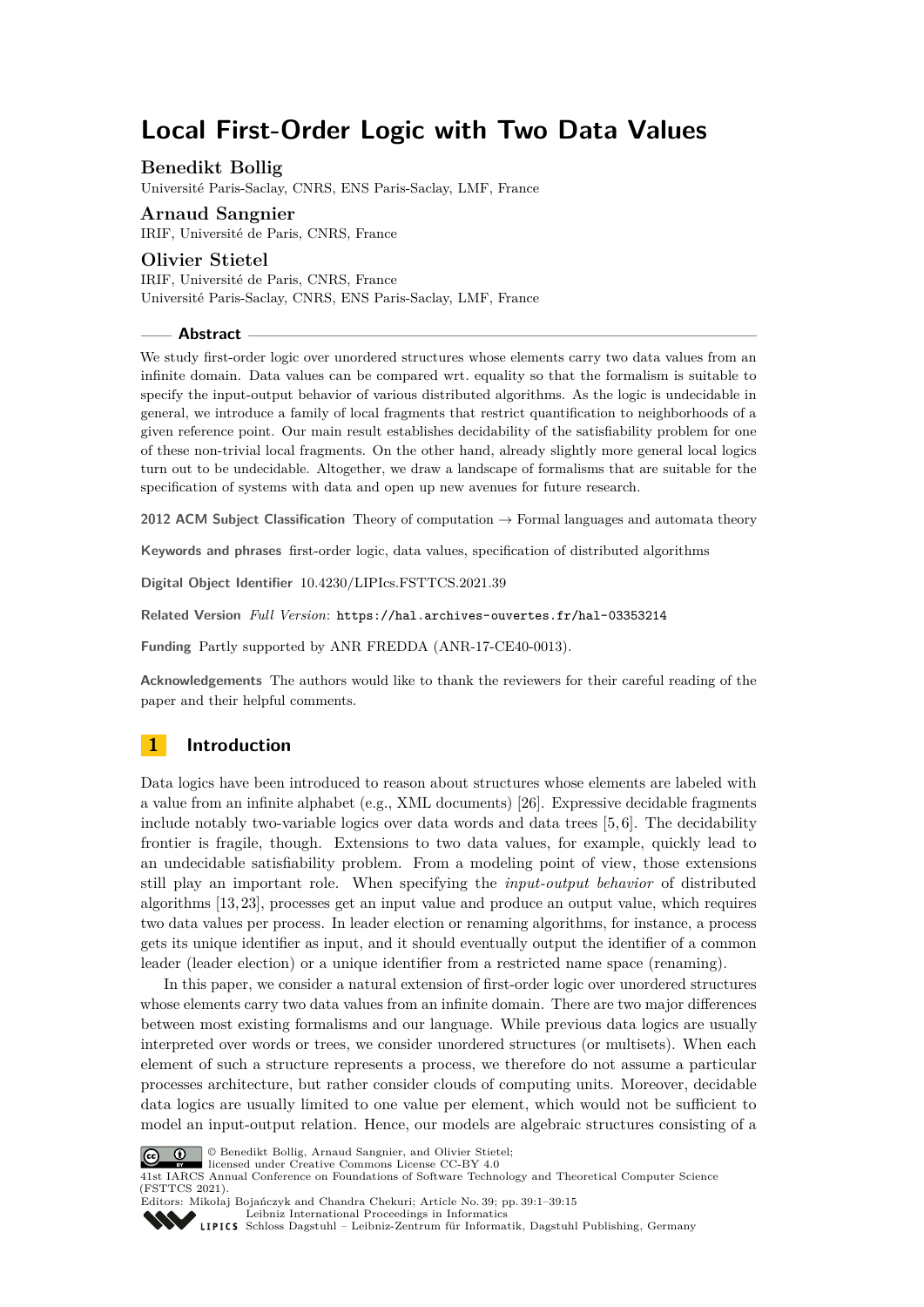# **39:2 Local First-Order Logic with Two Data Values**

universe and functions assigning to each element two integers. We remark that, for many distributed algorithms, the precise data values are not relevant, but whether or not they are the same is. Like [\[5,](#page-13-0) [6\]](#page-13-1), we thus add binary relations that allow us to test if two data values are identical and, for example, whether all output values were already present in the collection of input values (as required for leader election).

The first fundamental question that arises is whether a given specification is consistent. This leads us to the satisfiability problem. While the general logic considered here turns out to be undecidable already in several restricted settings, our main result shows that an interesting fragment preserves decidability. The fragment is a *local* logic in the sense that data values can only be compared within the direct neighborhood of a (quantified) reference process. The first value at the reference point can be compared with any second value in the neighborhood in terms of what we call the *diagonal relation*. In this work, we do not allow the symmetrical relation, but we hope we could adapt our technique to this case as well.

However, we do not restrict comparisons of first values with each other in a neighborhood, nor do we restrict comparisons of second values with each other. Note that adding only one diagonal relation still constitutes an extension of the (decidable) two-variable first-order logic with two equivalence relations [\[18–](#page-13-4)[20\]](#page-13-5): equivalence classes consist of those elements with the same first value, respectively, second value. In fact, our main technical contribution is a reduction to this two-variable logic. The reduction requires a careful relabelling of the underlying structures so as to be able to express the diagonal relation in terms of the two equivalence relations. In addition, the reduction takes care of the fact that our logic does not restrict the number of variables. We can actually count elements up to some threshold and express, for instance, that at most five processes crash (in the context of distributed algorithms). This is a priori not possible in two-variable logic.

**More Related Work.** Orthogonal extensions for multiple data values include shuffle expressions for nested data [\[3\]](#page-13-6) and temporal logics [\[10,](#page-13-7) [17\]](#page-13-8). Other generalizations of data logics allow for an order on data values [\[24,](#page-14-1) [27\]](#page-14-2). The application of formal methods in the context of distributed algorithms is a rather recent but promising approach (cf. for a survey [\[21\]](#page-13-9)). A particular branch is the area of parameterized systems, which, rather than on data, focuses on the (unbounded) number of processes as the parameter [\[4,](#page-13-10) [12\]](#page-13-11). Other related work includes [\[11\]](#page-13-12), which considers temporal logics involving quantification over processes but without data, while [\[1\]](#page-12-0) introduces an (undecidable) variant of propositional dynamic logic that allows one to reason about totally ordered process identifiers in ring architectures. First-order logics for *synthesizing* distributed algorithms were considered in [\[7,](#page-13-13) [14\]](#page-13-14). A counting extension of two-variable first-order logic over finite data words with one data value per position has been studied in [\[2\]](#page-12-1).

**Outline.** Section [2](#page-2-0) introduces basic notions such as structures and first-order logic, and our local first-order logic and the associated satisfiability problem(s). We identify and solve the decidable case in Section [3.](#page-4-0) In Section [4,](#page-10-0) we show that minor extensions of our logic result in undecidability. We conclude in Section [5.](#page-12-2) Some proof details can be found in the full version of this paper, which is available at: <https://hal.archives-ouvertes.fr/hal-03353214>.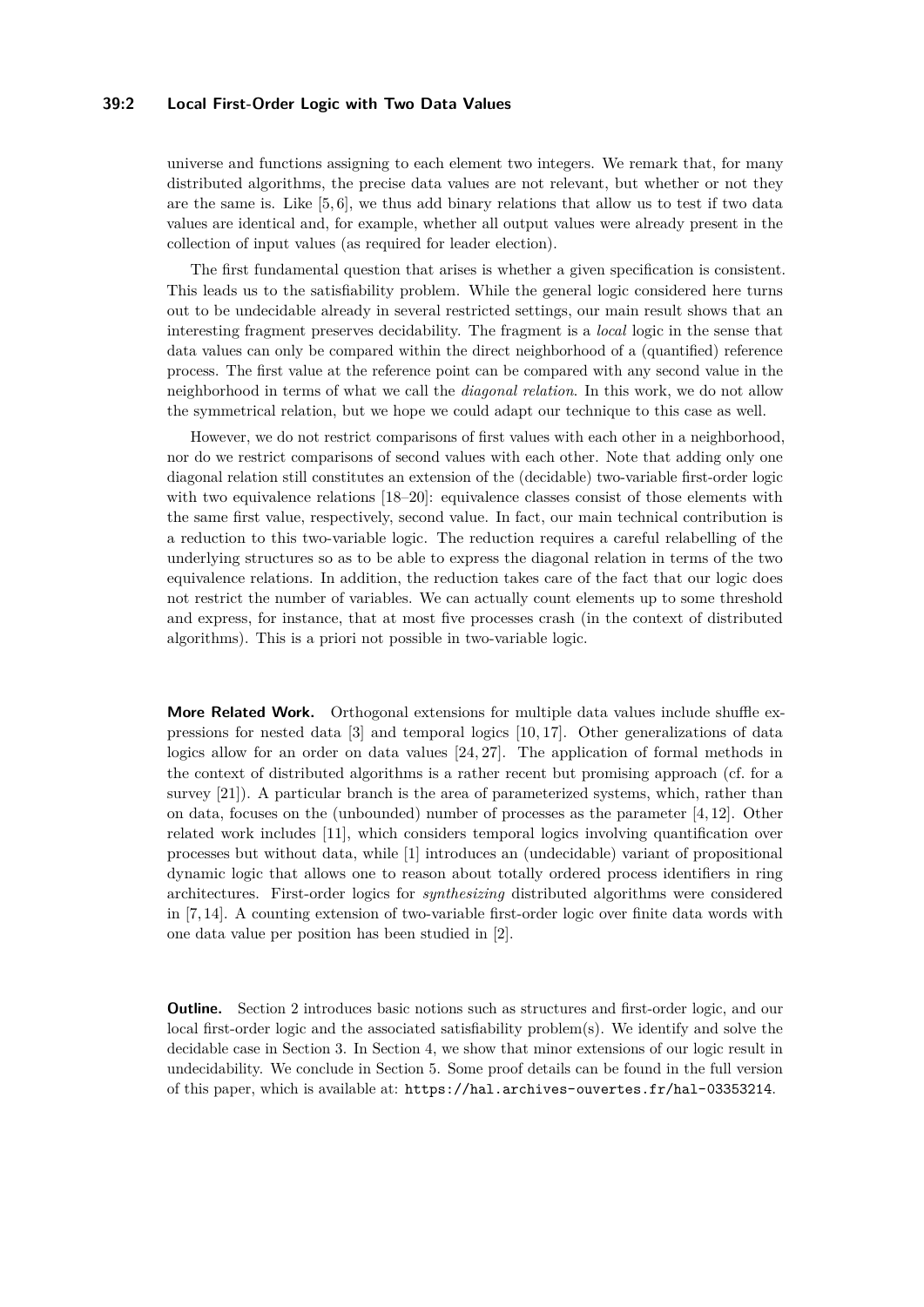# <span id="page-2-0"></span>**2 Structures and First-Order Logic**

# **2.1 Structures and First-Order Logic**

Let Σ be a finite set of unary relation symbols, sometimes called unary predicates. A *data structure* over  $\Sigma$  is a tuple  $\mathfrak{A} = (A, f_1, f_2, (P_\sigma)_{\sigma \in \Sigma})$  (in the following, we simply write  $(A, f_1, f_2, (P_\sigma))$  where *A* is a nonempty finite set,  $P_\sigma \subseteq A$  for all  $\sigma \in \Sigma$ , and  $f_1$  and  $f_2$ are mappings  $A \to \mathbb{N}$  assigning a *data value* to each element. We let  $Val_{\mathfrak{A}} = \{f_1(a) \mid a \in \mathfrak{A}\}$  $A\} \cup \{f_2(a) \mid a \in A\}$ . The set of all data structures over  $\Sigma$  is denoted by Data[ $\Sigma$ ].

While this representation of data structures is often very convenient to refer to the first or second data value of an element, a more standard way of representing mathematical structures is in terms of binary relations. For every  $(i, j) \in \{1, 2\} \times \{1, 2\}$ , the mappings  $f_1$ and  $f_2$  determine a binary relation  $i \sim_j^{\mathfrak{A}} \subseteq A \times A$  as follows:  $a_i \sim_j^{\mathfrak{A}} b$  if  $f_i(a) = f_j(b)$ . We may omit the superscript  $\mathfrak A$  if it is clear from the context. This representation is particularly useful when we consider logics as specification languages.

Let  $\Gamma \subseteq \{1,2\} \times \{1,2\}$  be a set of binary relation symbols, which determines the binary relation symbols *i*∼*j* at our disposal, and let  $\mathcal{V} = \{x, y, ...\}$  be a countably infinite set of variables. The set  $FO[\Sigma;\Gamma]$  of first-order formulas interpreted over data structures over  $\Sigma$  is inductively given by the grammar  $\varphi ::= \sigma(x) | x_i \sim_j y | x = y | \varphi \vee \varphi | \neg \varphi | \exists x.\varphi$ , where *x* and *y* range over  $\mathcal V$ , *σ* ranges over  $\Sigma$ , and  $(i, j) \in \Gamma$ . We use standard abbreviations such as  $\wedge$  for conjunction and  $\rightarrow$  for implication. We write  $\varphi(x_1, \ldots, x_n)$  to indicate that the free variables of  $\varphi$  are among  $x_1, \ldots, x_n$ . A formula without free variables is called a *sentence*.

For  $\mathfrak{A} = (A, f_1, f_2, (P_\sigma)) \in \text{Data}[\Sigma]$  and a formula  $\varphi \in \text{FO}[\Sigma; \Gamma]$ , the satisfaction relation  $\mathfrak{A} \models_I \varphi$  is defined wrt. an interpretation function  $I : \mathcal{V} \to A$ . The purpose of *I* is to assign an interpretation to every (free) variable of  $\varphi$  so that  $\varphi$  can be given a truth value. For  $x \in V$ and  $a \in A$ , the interpretation function  $I[x/a]$  maps x to a and coincides with I on all other variables. We then define:

| $\mathfrak{A} \models_I \sigma(x)$ if $I(x) \in P_{\sigma}$                              | $\mathfrak{A} \models_I \varphi_1 \vee \varphi_2$ if $\mathfrak{A} \models_I \varphi_1$ or $\mathfrak{A} \models_I \varphi_2$ |
|------------------------------------------------------------------------------------------|-------------------------------------------------------------------------------------------------------------------------------|
| $\mathfrak{A} \models_I x_i \sim_j y$ if $I(x)$ $\big  \sim_j^{\mathfrak{A}} I(y) \big $ | $\mathfrak{A} \models_I \neg \varphi$ if $\mathfrak{A} \not\models_I \varphi$                                                 |
| $\mathfrak{A}\models_I x=y$ if $I(x)=I(y)$                                               | $\mathfrak{A}\models_I \exists x.\varphi$ if there is $a\in A$ with $\mathfrak{A}\models_{I[x/a]} \varphi$                    |

Finally, for a sentence  $\varphi$  (without free variables), we write  $\mathfrak{A} \models \varphi$  if there exists an interpretation function *I* such that  $\mathfrak{A} \models_I \varphi$ .

<span id="page-2-1"></span>**► Example 1.** Assume a unary predicate leader  $\in \Sigma$  and  $(1,2) \in \Gamma$ . We use the first data value to denote the input of a distributed algorithm and the second data value to denote the output. The following formula from  $FO[\Sigma; \Gamma]$  expresses correctness of a leaderelection algorithm: (i) there is a unique process that has been elected leader, and (ii) all processes agree, in terms of their output values, on the identity (the input value) of the leader:  $\exists^{-1}x.\text{leader}(x) \land \forall y.\exists x.(\text{leader}(x) \land x_1 \sim_2 y)$ . Here  $\exists^{-1}x$  is a shortcut for "there exists exactly one x<sup>"</sup>. Its definition is provided later on.

Note that every choice of  $\Gamma$  gives rise to a particular logic, whose formulas are interpreted over data structures over  $\Sigma$ . Instead of  $FO[\Sigma;\{(1,1),(2,2)\}]$ , we may also simply write  $FO[\Sigma; (1,1), (2,2)]$  and so on. We will focus on the satisfiability problem for these logics. Let F denote a generic class of first-order formulas, parameterized by  $\Sigma$  and Γ. In particular, for  $\mathcal{F} = \text{FO}$ , we have that  $\mathcal{F}[\Sigma; \Gamma]$  is the class  $\text{FO}[\Sigma; \Gamma]$ .

▶ **Definition 2.** *The problem* DataSat(F*,* Γ) *for* F *and* Γ *is defined as follows: Given a finite set*  $\Sigma$  *and a sentence*  $\varphi \in \mathcal{F}[\Sigma; \Gamma]$ *, is there*  $\mathfrak{A} \in \text{Data}[\Sigma]$  *such that*  $\mathfrak{A} \models \varphi$  ?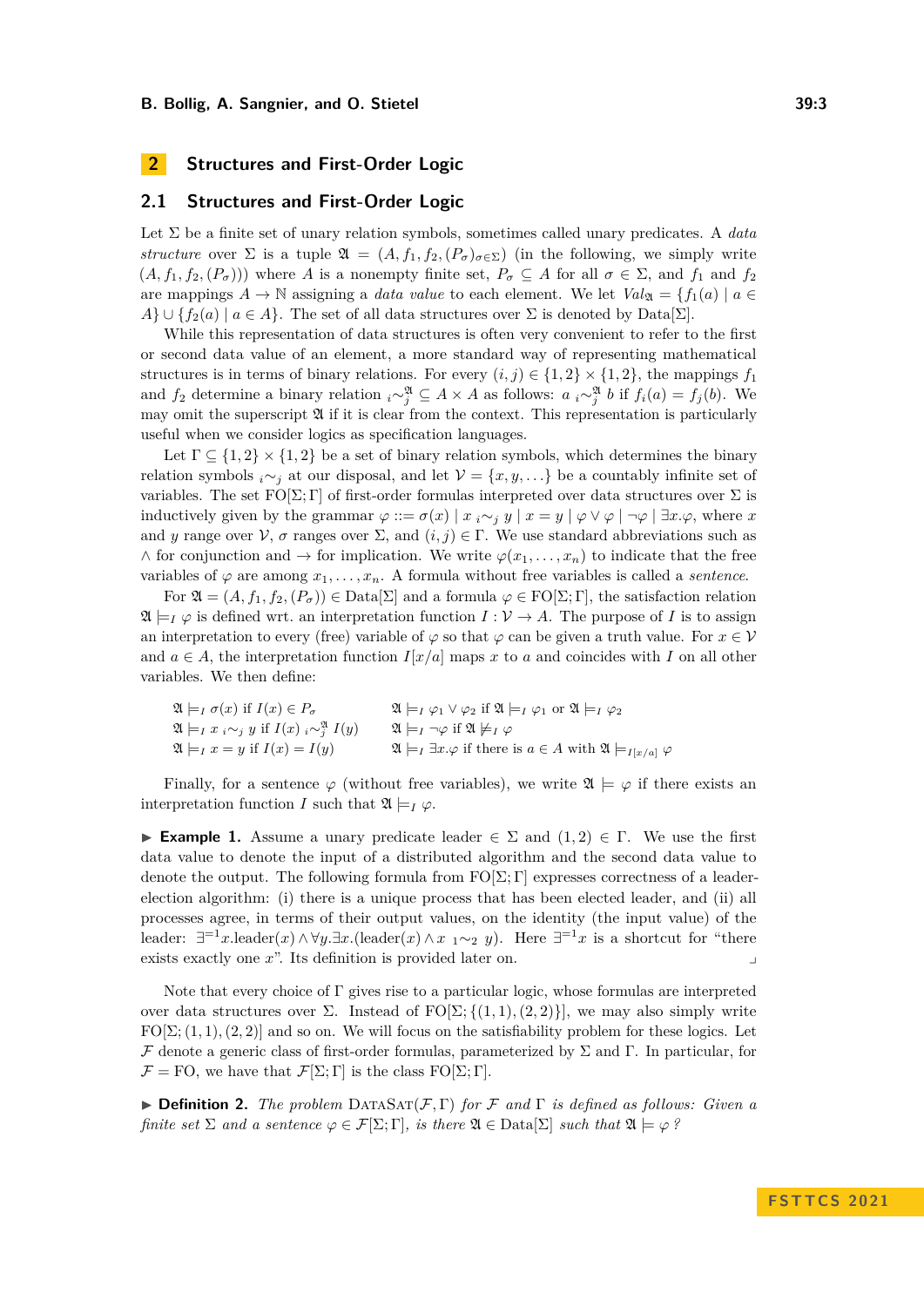### **39:4 Local First-Order Logic with Two Data Values**

The following negative result, which was shown in [\[16,](#page-13-15) Theorem 1], calls for restrictions of the general logic:

 $\blacktriangleright$  **Theorem 3** ([\[16\]](#page-13-15)). DATASAT(FO, {(1,1), (2,2)}) *is undecidable, even when requiring that*  $\Sigma = \emptyset$ .

# **A Normal Form**

When  $\Gamma = \emptyset$ , satisfiability of monadic first-order logic is decidable [\[9,](#page-13-16) Corollary 6.2.2] and the logic actually has a useful normal form. Let  $\varphi(x_1, \ldots, x_n, y) \in \mathrm{FO}[\Sigma; \emptyset]$  and  $k \geq 1$  be a natural number. We use  $\exists^{\geq k} y \cdot \varphi(x_1, \ldots, x_n, y)$  as an abbreviation for  $\exists y_1 \ldots \exists y_k \ldotp \bigwedge_{1 \leq i < j \leq k} \neg(y_i = y_j) \land \bigwedge_{1 \leq i \leq k} \varphi(x_1, \ldots, x_n, y_i)$ . Thus,  $\exists^{\geq k} y \ldotp \varphi$  says that there are at least *k* distinct elements *y* that verify  $\varphi$ . We call a formula of the form  $\exists^{\geq k} y.\varphi$  a *threshold formula*. We also use  $\exists^{=k} y \cdot \varphi$  as an abbreviation for  $\exists^{\geq k} y \cdot \varphi \wedge \neg \exists^{\geq k+1} y \cdot \varphi$ .

When  $\Gamma = \emptyset$ , the out-degree of every element is 0 so that, over this particular signature, we deal with structures of bounded degree. The following lemma will turn out to be useful. It is due to Hanf's locality theorem [\[15,](#page-13-17) [22\]](#page-13-18) for structures of bounded degree (cf. [\[8,](#page-13-19) Theorem 2.4]).

<span id="page-3-0"></span>▶ **Lemma 4.** *Every formula from* FO[Σ; ∅] *with one free variable x is effectively equivalent to a Boolean combination of formulas of the form*  $\sigma(x)$  *with*  $\sigma \in \Sigma$  *and threshold formulas of the form*  $\exists^{\geq k} y.\varphi_U(y)$  *where*  $U \subseteq \Sigma$  *and*  $\varphi_U(y) = \bigwedge_{\sigma \in U} \sigma(y) \wedge \bigwedge_{\sigma \in \Sigma \setminus U} \neg \sigma(y)$ *.* 

### **Extended Two-Variable First-Order Logic**

An orthogonal way to obtain decidability is to restrict to two variables and  $\Gamma = \{(1,1), (2,2)\}.$ The two-variable fragment  $FO^2[\Sigma; \Gamma]$  contains all  $FO[\Sigma; \Gamma]$  formulas that use only two variables (usually *x* and *y*). In a two-variable formula, however, each of the two variables can be used arbitrarily often. The satisfiability problem of two-variable logic over arbitrary finite structures with two equivalence relations is decidable [\[20,](#page-13-5) Theorem 15]. By a straightforward reduction to this problem, we obtain:

 $\blacktriangleright$  **Theorem 5** ([\[20\]](#page-13-5)). *The problem* DATASAT(FO<sup>2</sup>, {(1,1), (2,2)}) *is decidable.* 

Actually, this result can be generalized to *extended* two-variable first-order logic. A formula belongs to ext-FO<sup>2</sup> $[\Sigma, \Gamma]$  if it is of the form  $\varphi \wedge \psi$  where  $\varphi \in FO[\Sigma; \emptyset]$  and  $\psi \in FO^2[\Sigma, \Gamma]$ . To obtain the next result, the idea consists in first translating the formula  $\varphi \in FO[\Sigma;\emptyset]$  to a two-variable formula thanks to new unary predicates.

<span id="page-3-1"></span> $\blacktriangleright$  **Proposition 6.** *The problem* DATASAT(ext-FO<sup>2</sup>, {(1, 1), (2, 2)}) *is decidable.* 

### **2.2 Local First-Order Logic**

We are interested in logics that combine the advantages of the logics considered so far, while preserving decidability. With this in mind, we will study *local* logics, where the scope of quantification is restricted to the neighborhood of a given element.

The neighborhood of an element *a* includes all elements whose distance to *a* is bounded by a given radius. It is formalized using the notion of a Gaifman graph (for an introduction, see [\[22\]](#page-13-18)). In fact, we use a variant that is suitable for our setting and that we call *data graph*. Fix sets  $\Sigma$  and  $\Gamma$ . Given a data structure  $\mathfrak{A} = (A, f_1, f_2, (P_{\sigma})) \in \text{Data}[\Sigma]$ , we define its *data graph*  $G(\mathfrak{A}) = (V_{G(\mathfrak{A})}, E_{G(\mathfrak{A})})$  with set of vertices  $V_{G(\mathfrak{A})} = A \times \{1, 2\}$  and set of edges  $E_{\mathcal{G}(\mathfrak{A})} = \{((a, i), (b, j)) \in V_{\mathcal{G}(\mathfrak{A})} \times V_{\mathcal{G}(\mathfrak{A})} \mid a = b \text{ and } i \neq j, \text{ or } (i, j) \in \Gamma \text{ and } a_i \sim_j b\}.$  The graph  $\mathcal{G}(\mathfrak{A})$  is illustrated in Figure [1.](#page-4-1)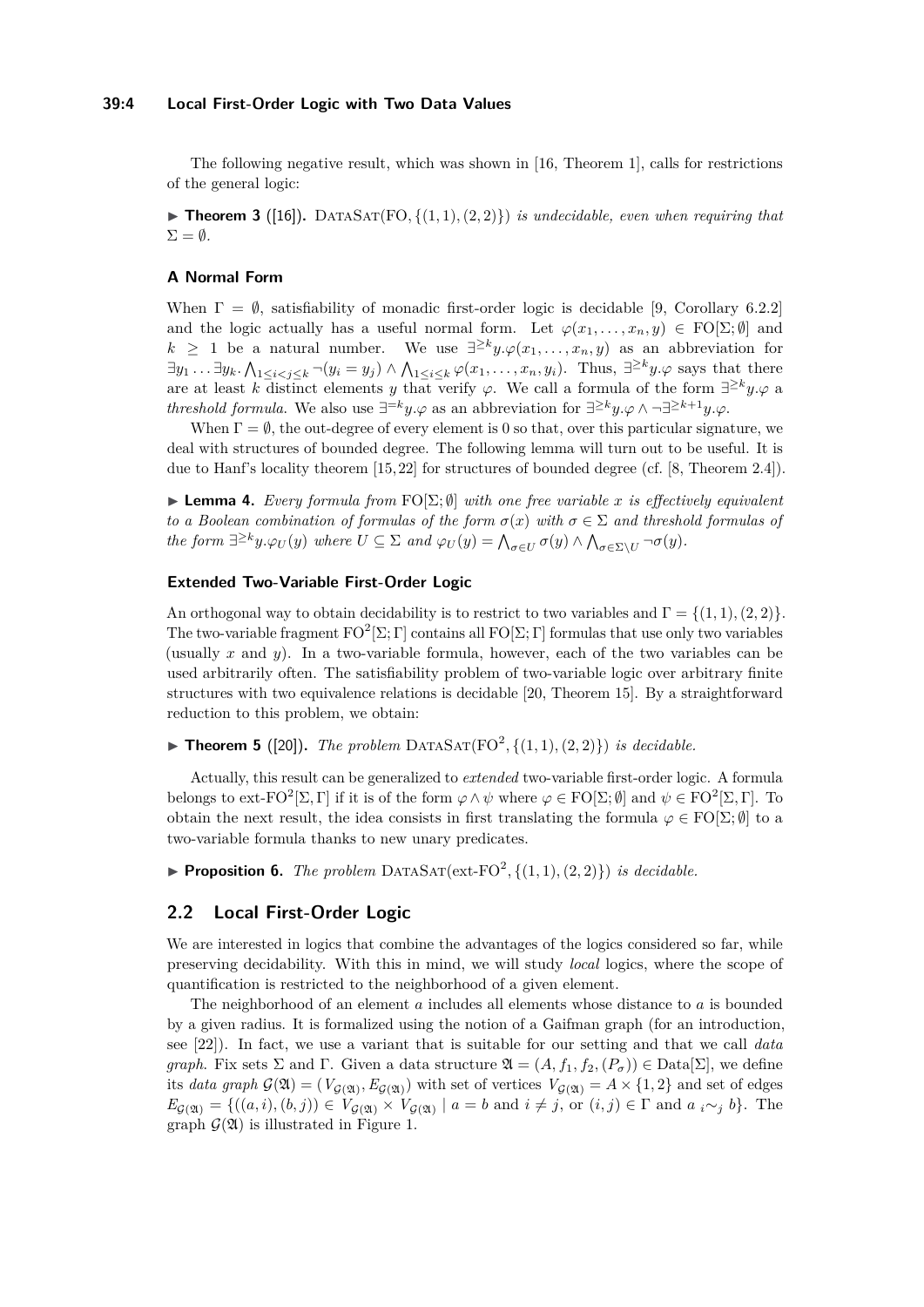<span id="page-4-1"></span>

**Figure 1** On the left: A data structure  $\mathfrak A$  and its data graph  $\mathcal G(\mathfrak A)$  when  $\Gamma = \{(1,1), (2,2), (1,2)\}.$ Unidirectional edges are dashed. The blue nodes represent  $B_1^{\mathfrak{A}}(a)$ . On the right is  $\mathfrak{A}|_a^1$ .

We define the distance  $d^{\mathfrak{A}}((a, i), (b, j)) \in \mathbb{N} \cup \{\infty\}$  between two elements  $(a, i)$  and  $(b, j)$ from  $A \times \{1,2\}$  as the length of the shortest *directed* path from  $(a, i)$  to  $(b, j)$  in  $\mathcal{G}(\mathfrak{A})$ . In fact, as the graph is directed, the distance function might not be symmetric. For  $a \in A$  and  $r \in \mathbb{N}$ , the *radius-r-ball around a* is the set  $B_r^{\mathfrak{A}}(a) = \{(b, j) \in V_{\mathcal{G}(\mathfrak{A})} \mid d^{\mathfrak{A}}((a, i), (b, j)) \leq r$  for some  $i \in \{1,2\}$ . That is, it contains the elements of  $V_{\mathcal{G}(\mathfrak{A})}$  that can be reached from  $(a,1)$ or  $(a, 2)$  through a directed path of length at most *r*. In the left-hand side of Figure [1,](#page-4-1)  $B_1^{\mathfrak{A}}(a)$ is given by the blue nodes.

Consider an injective mapping  $\pi$  :  $A \times \{1,2\} \rightarrow \mathbb{N} \setminus Val_{\mathfrak{A}}$ . We define the *r*-neighborhood *of a in*  $\mathfrak{A}$  as the structure  $\mathfrak{A} |_{a}^{r} = (A', f'_{1}, f'_{2}, (P'_{\sigma})) \in \text{Data}[\Sigma]$ . Its universe is  $A' = \{b \in \Sigma, a' \in \Sigma\}$  $A \mid (b, i) \in B_r^{\mathfrak{A}}(a)$  for some  $i \in \{1, 2\} \}$ . Moreover,  $f_i'(b) = f_i(b)$  if  $(b, i) \in B_r^{\mathfrak{A}}(a)$ , and  $f_i'(b) = \pi((b, i))$  otherwise. Finally,  $P'_\sigma$  is the restriction of  $P_\sigma$  to A'. To illustrate this definition, we use again Figure [1.](#page-4-1) The structure  $\mathfrak{A}^{\parallel}_{a}$  is given by the four elements that contain at least one blue node. However, the values of the red nodes have to be replaced by pairwise distinct fresh values not contained in {1*, . . . ,* 5}. Note that the precise values do not matter.

We are now ready to present the logic  $r$ -Loc-FO[ $\Sigma$ ; Γ], where  $r \in \mathbb{N}$ , interpreted over structures from Data $[\Sigma]$ . It is given by the grammar

$$
\varphi \ ::= \ \langle \! \langle \psi \rangle \! \rangle_x^r \ \mid \ x = y \ \mid \ \exists x. \varphi \ \mid \ \varphi \vee \varphi \ \mid \ \neg \varphi
$$

where  $\psi$  is a formula from  $FO[\Sigma; \Gamma]$  with (at most) one free variable *x*. For  $\mathfrak{A} \in \mathrm{Data}[\Sigma]$  and interpretation function *I*, we define  $\mathfrak{A} \models_I \langle \langle \psi \rangle \rangle_x^r$  if  $\mathfrak{A}|_{I(x)}^r \models_I \psi$ .

▶ Example 7. We can rewrite the formula from Example [1](#page-2-1) so that it falls into the fragment 1-Loc-FO[Σ; (1, 1), (2, 2), (2, 1)]:  $\exists^{=1} x.\langle\langle \text{leader}(x) \rangle \rangle_x^1 \land \forall y.\langle\langle \exists x.\text{leader}(x) \land y \rangle_2 \sim_1 x \rangle_y^1$ . The next formula specifies an algorithm in which all processes suggest a value and then choose a new value among those that have been suggested at least three times:  $\forall x. \langle \langle \exists \geq^3 y. x \rangle_2 \sim_1 y \rangle \rangle_x^1$ . We can also specify partial renaming, i.e., two output values agree only if their input values are the same:  $\forall x. \langle \langle \forall y. (x_2 \sim_2 y \rightarrow x_1 \sim_1 y) \rangle \rangle_x^1$ . Conversely,  $\forall x. \langle \langle \forall y. (x_1 \sim_1 y \rightarrow x_2 \sim_2 y) \rangle \rangle_x^1$ specifies partial fusion of equivalences classes.

# <span id="page-4-0"></span>**3 Decidability With One Diagonal Relation**

We will show in this section that  $DataSat(1-Loc-FO, \{(1, 1), (2, 2), (1, 2)\})$  (or, symmetrically, DataSat $(1$ -Loc-FO,  $\{(1,1), (2,2), (2,1)\})$  is decidable. To this end, we will give a reduction to DataSat(ext-FO<sup>2</sup>, { $(1,1)$ ,  $(2,2)$ }). The rest of this section is devoted to this reduction.

Henceforth, we fix a finite set  $\Sigma$  as well as  $\Gamma = \{(1, 1), (2, 2), (1, 2)\}\$ and the *diagonal-free set*  $\Gamma_{df} = \{(1,1), (2,2)\}\.$  Moreover, we let  $\Theta$  range over arbitrary finite sets such that  $\Sigma \subseteq \Theta$ and  $\Theta \cap {\{\text{eq},\text{ed}\}} = \emptyset$ , where eq and ed are special unary symbols that are introduced below.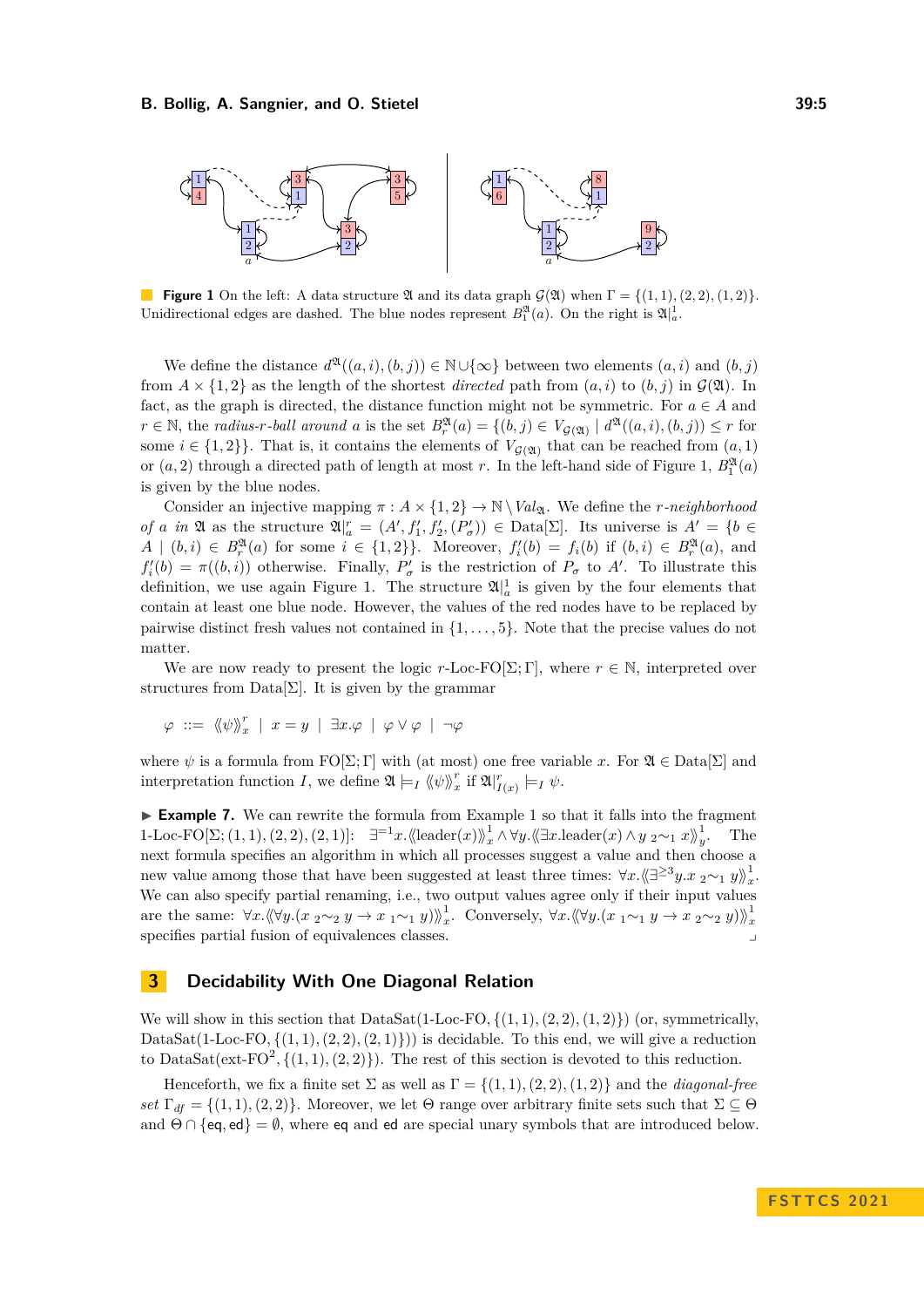<span id="page-5-0"></span>

**Figure 2** (a) A data structure over  $\Sigma = \emptyset$ . (b) Adding unary predicates for a given element *a*. (c) Adding counting constraints to *a*. (d) A well-typed data structure from Data[ $\{eq\} \cup C_3$ ].

We start with some crucial notion. Suppose  $\Gamma' \subseteq \Gamma$  (which will later be instantiated by either  $\Gamma_{df}$  or  $\Gamma$ ). Consider a data structure  $\mathfrak{A} = (A, f_1, f_2, (P_{\sigma})) \in \text{Data}[\Theta]$  with  $\Sigma \subseteq \Theta$ . Given  $U \subseteq \Sigma$  and a nonempty set  $R \subseteq \Gamma'$ , the *environment* of  $a \in A$  is defined as

 $\text{Env}_{\mathfrak{A},\Sigma,\Gamma'}(a,U,R) = \left\{ b \in A \mid U = \{ \sigma \in \Sigma \mid b \in P_{\sigma} \} \text{ and } R = \{ (i,j) \in \Gamma' \mid a_i \sim_{j}^{\mathfrak{A}} b \} \right\}.$ 

Thus, it contains the elements that carry exactly the labels from  $U$  (relative to  $\Sigma$ ) and to which *a* is related precisely in terms of the relations in  $R$  (relative to  $\Gamma'$ ).

**► Example 8.** Consider  $\mathfrak{A} \in \text{Data}[\Sigma]$  from Figure [2\(](#page-5-0)a) where  $\Sigma = \emptyset$ . Then, the set  $\text{Env}_{\mathfrak{A},\Sigma,\Gamma}(a,\emptyset,\{(1,1),(1,2)\}) = \text{Env}_{\mathfrak{A},\Sigma,\Gamma_{df}}(a,\emptyset,\{(1,1)\})$  contains exactly the yellow elements (with data-value pairs  $(1, 1)$ ), and  $\text{Env}_{\mathfrak{A}, \Sigma, \Gamma}(a, \emptyset, \{(1, 2)\})$  contains the two blue elements  $(\text{with data-value pairs } (2,1) \text{ and } (3,1)).$ 

Let us now go through the reduction step by step.

# **Step 1: Transform Binary into Unary Relations**

In the first step, we get rid of the binary relations by representing them as unary ones. In fact, in a formula  $\langle \psi \rangle \rangle_x^1$  from 1-Loc-FO[ $\Sigma$ ; Γ],  $\psi$  only talks about elements that are directly related to  $a = I(x)$  in terms of pairs from Γ. In fact, we can rewrite  $\psi$  into  $\psi'$  so that all comparisons are wrt. *x*, i.e., they are of the form  $x_i \sim_j y$ . Then, a pair  $(i, j) \in \Gamma$  can be seen as a unary predicate that holds at *b* iff *a*  $_i \sim_j b$ . In this way, we eliminate the binary relations and replace  $\psi'$  with a first-order formula  $\psi''$  over unary predicates.

 $\triangleright$  **Example 9.** Adding unary relations to a data structure for a given element *a* is illustrated in Figure [2\(](#page-5-0)b) (recall that  $\Sigma = \emptyset$ ).

Thanks to the unary predicates, we can now apply Lemma [4](#page-3-0) (which was a consequence of locality of first-order logic over unary symbols only). That is, to know whether  $\psi''$  holds when *x* is interpreted as *a*, it is enough to know how often every unary predicate is present in the environment of *a*, counted only up to some  $M \geq 1$ . However, we will then give up the information of whether the two data values at *a* coincide or not. Therefore, we introduce a unary predicate eq, which shall label those events whose two data values coincide. Accordingly, we say that  $\mathfrak{A} = (A, f_1, f_2, (P_\sigma)) \in \text{Data}[\Theta \cup \{\text{eq}\}]$  is *eq-respecting* if, for all  $a \in A$ , we have  $a \in P_{eq}$  iff  $f_1(a) = f_2(a)$ .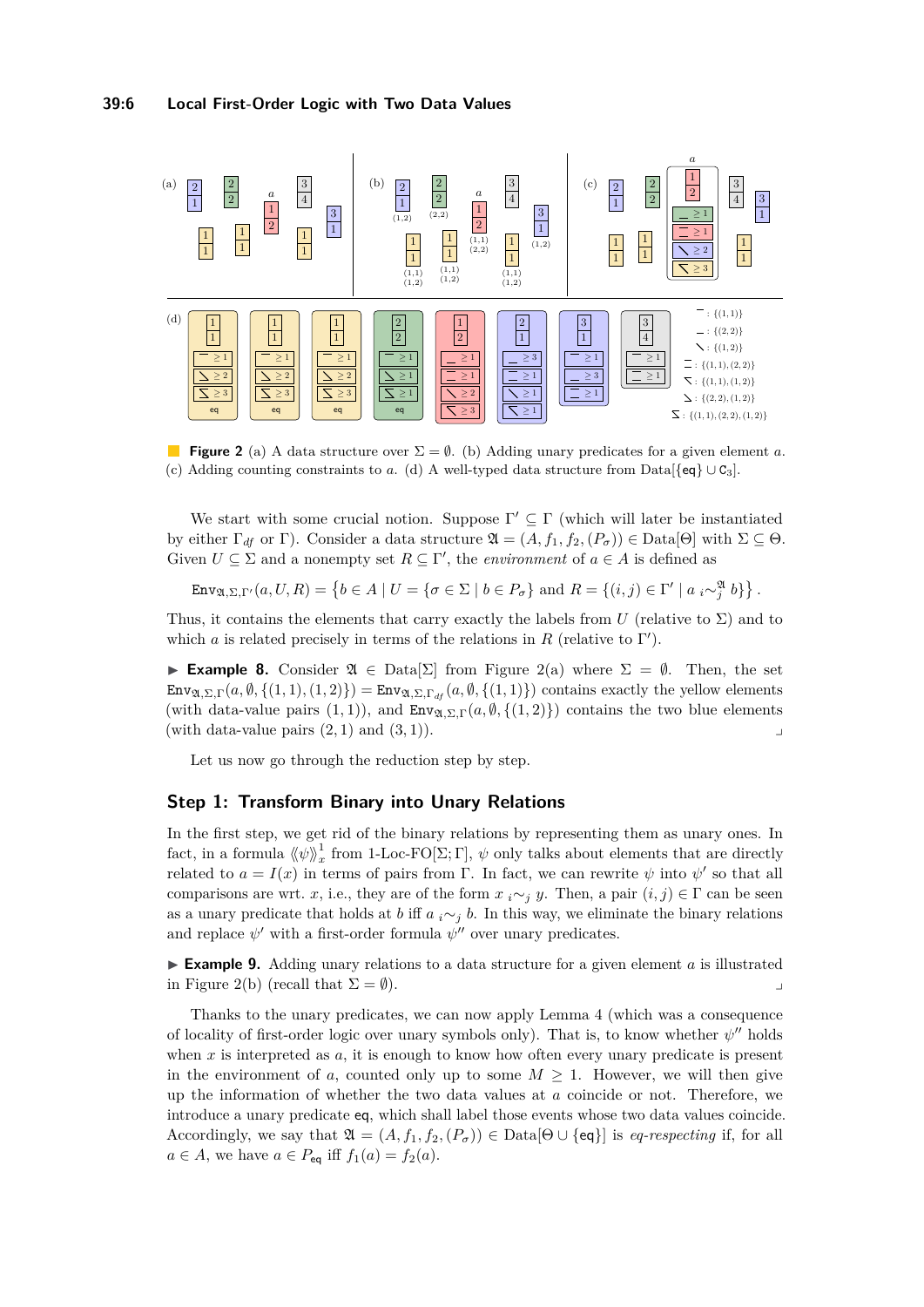<span id="page-6-0"></span>

**Figure 3** (a) Adding diagonal elements. (a)←(b) Making a data structure eq-respecting.

Once we add this information to *a*, it is enough to know the size of  $\text{Env}_{\mathfrak{D},\Sigma,\Gamma}(a,U,R)$ for every  $U \subseteq \Sigma$  and nonempty  $R \subseteq \Gamma$ , measured up to M. To reason about these sizes, we introduce a unary predicate  $\{U, R, m\}$  for all  $U \subseteq \Sigma$ , nonempty sets  $R \subseteq \Gamma$ , and  $m \in \{1, \ldots, M\}$  (which is interpreted as " $\geq m$ "). We also call such a predicate a *counting constraint* and denote the set of all counting constraints by  $C_M$  (recall that we fixed  $\Sigma$  and Γ). For a finite set  $Θ$  with  $Σ ⊆ Θ$ , we call  $\mathfrak{A} = (A, f_1, f_2, (P_σ)) ∈ Data[Θ ∪ C_M]$  *cc-respecting* if, for all  $a \in A$ , we have  $a \in P_{\{U,R,m\}}$  iff  $|\text{Env}_{\mathfrak{A},\Sigma,\Gamma}(a,U,R)| \geq m$ .

Finally, we call  $\mathfrak{A} \in \text{Data}[\Theta \cup \{\text{eq}\} \cup \mathcal{C}_M]$  *well-typed* if it is eq-respecting and cc-respecting.

**► Example 10.** In Figure [2\(](#page-5-0)c), where we suppose  $M = 3$  and  $\Sigma = \emptyset$ , the element *a* satisfies the counting constraints  $\{\emptyset, \{(2, 2)\}, 1\}$ ,  $\{\emptyset, \{(1, 1), (2, 2)\}, 1\}$ ,  $\{\emptyset, \{(1, 2)\}, 2\}$ , and  $\{\emptyset, \{(1,1), (1,2)\}\$ , 3), as well as all inherited constraints for smaller constants (which we omitted). We write  $\{\emptyset, R, m\}$  as  $R \geq m$ . In fact, pairs from R are represented as black bars in the obvious way (cf. Figure  $2(d)$ ); moreover, for each constraint, the corresponding elements have the same color. Finally, the data structure from Figure [2\(](#page-5-0)d) is well-typed, i.e., eq- and cc-respecting. Again, we omit inherited constraints. ⌟

To summarize, we have the following reduction:

<span id="page-6-1"></span>**► Lemma 11.** For each formula  $\varphi \in 1$ -Loc-FO[ $\Sigma$ ;  $\Gamma$ ], we can effectively compute  $M \in \mathbb{N}$  and  $\chi \in \text{FO}[\Sigma \cup \{\text{eq}\} \cup \text{C}_M; \emptyset]$  *such that*  $\varphi$  *is satisfiable iff*  $\chi$  *has a well-typed model.* 

### **Step 2: Well-Diagonalized Structures**

In  $C_M$ , we still have the diagonal relation  $(1,2) \in \Gamma$ . Our goal is to get rid of it so that we only deal with the diagonal-free set  $\Gamma_{df} = \{(1,1), (2,2)\}\.$  The idea is again to extend a given structure  $\mathfrak{A}$ , but now we add new elements, one for each value  $n \in Val_{\mathfrak{A}}$ , which we tag with a unary symbol ed and whose two data values are *n*. Diagonal equality will be ensured through making a detour via these "diagonal" elements (hence the name ed).

Formally, when we start from some  $\mathfrak{A} = (A, f_1, f_2, (P_{\sigma})) \in \text{Data}[\Theta \cup \{\text{eq}\}\],$  the data structure  $\mathfrak{A} + \mathsf{ed} \in \mathrm{Data}[\Theta \cup \{\mathsf{eq},\mathsf{ed}\}]$  is defined as  $(A', f'_1, f'_2, (P'_\sigma))$  where  $A' = A \cup Val_{\mathfrak{A}},$  $f_i'(a) = f_i(a)$  for all  $a \in A$  and  $i \in \{1,2\}$ ,  $f_1'(a) = f_2'(a) = a$  for all  $a \in Val_{\mathfrak{A}}, P_{\sigma}' = P_{\sigma}$  for all  $\sigma \in \Theta \setminus \{\text{eq}\}, P'_{\text{ed}} = \text{Val}_{\mathfrak{A}}, \text{ and } P'_{\text{eq}} = P_{\text{eq}} \cup \text{Val}_{\mathfrak{A}}.$ 

**Example 12.** The structure  $\mathfrak{A}$  + ed is illustrated in Figure [3\(](#page-6-0)a), with  $\Theta = \emptyset$ .

With this, we say that  $\mathfrak{B} \in \text{Data}[\Theta \cup \{\text{eq},\text{ed}\}]$  is *well-diagonalized* if it is of the form  $\mathfrak{A}$  + ed for some *eq-respecting*  $\mathfrak{A} \in \text{Data}[\Theta \cup \{\text{eq}\}]$ . Note that then  $\mathfrak{B}$  is eq-respecting, too.

**Example 13.** The data structure  $\mathfrak{A}$  + ed from Figure [3\(](#page-6-0)a) is well-diagonalized. The one from Figure  $3(b)$  is not well-diagonalized (in particular, it is not eq-respecting).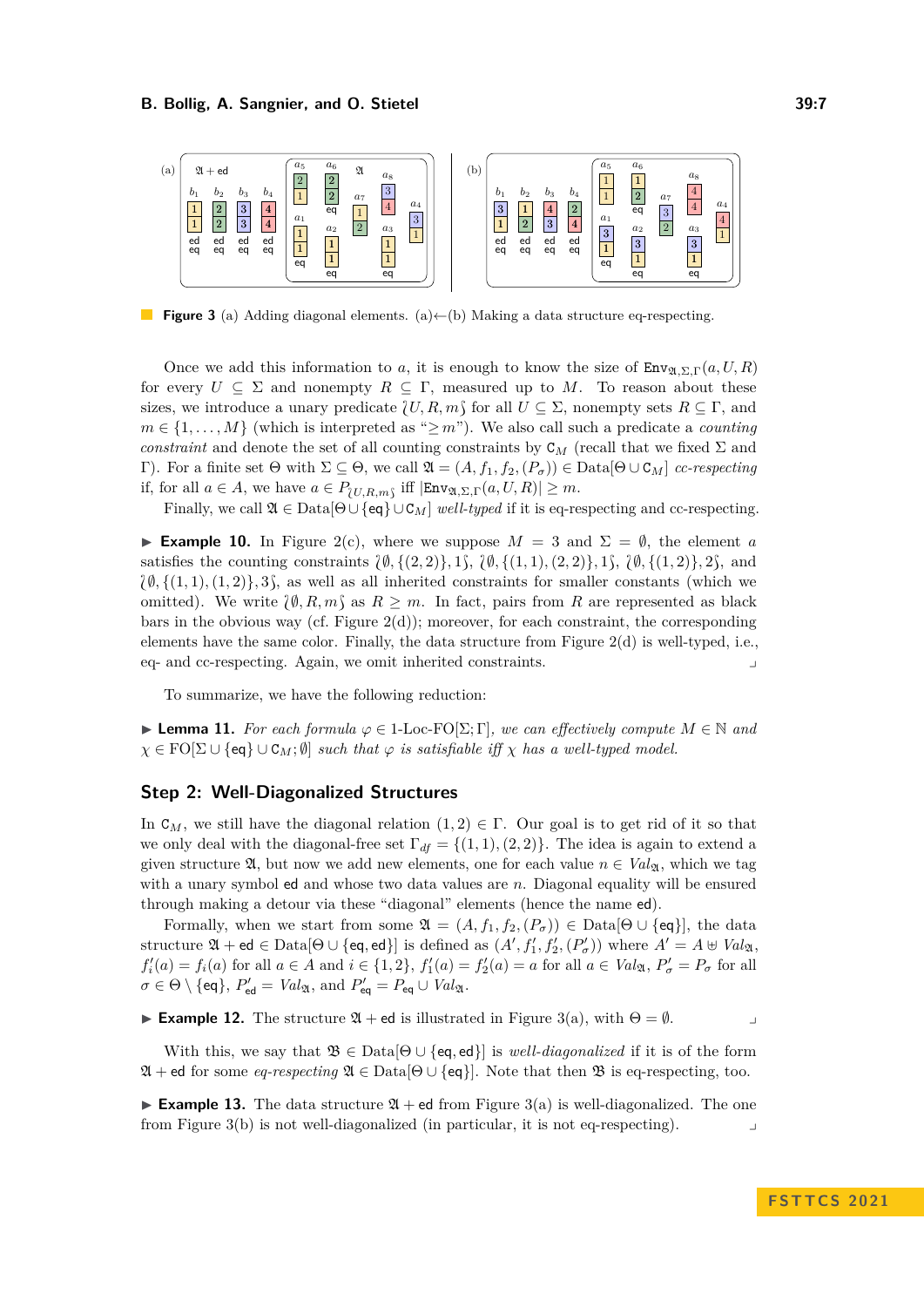### **39:8 Local First-Order Logic with Two Data Values**

We will need a way to ensure that the considered data structures are well-diagonalized. To this end, we introduce the following sentence from  $\mathrm{FO}^2[\Theta\cup\{\textsf{eq},\textsf{ed}\};\Gamma_{df}]$ :

$$
\xi_{\text{ed}}^{\Theta} := \bigwedge_{i \in \{1,2\}} \forall x. \exists y. (\text{ed}(y) \land x_i \sim_i y) \land (\forall x. \forall y. (\text{ed}(x) \land \text{ed}(y) \land x_i \sim_i y) \rightarrow x = y)
$$

$$
\land \forall x. \text{eq}(x) \leftrightarrow \exists y. (\text{ed}(y) \land x_1 \sim_1 y \land x_2 \sim_2 y)
$$

$$
\land \forall x. \text{ed}(x) \rightarrow \bigwedge_{\sigma \in \Theta} \neg \sigma(x)
$$

Every structure that is well-diagonalized satisfies  $\xi_{\text{ed}}^{\Theta}$ . The converse is not true in general. In particular, a model of  $\xi_{\text{ed}}^{\Theta}$  is not necessarily eq-respecting. However, if a structure satisfies a formula  $\varphi \in \mathrm{FO}[\Theta \cup \{eq, ed\}; \Gamma_{df}]$ , then it is possible to perform a permutation on the first (or the second) values of its elements while preserving  $\varphi$ . This allows us to get:

<span id="page-7-1"></span> $\blacktriangleright$  **Lemma 14.** *Let*  $\mathfrak{B} \in$  Data $[\Theta \cup \{eq, ed\}]$  *and*  $\varphi \in \text{FO}[\Theta \cup \{eq, ed\}; \Gamma_{df}]$ *. If*  $\mathfrak{B} \models \varphi \land \xi_{ed}^{\Theta}$ *, then there exists an eq-respecting*  $\mathfrak{A} \in \text{Data}[\Theta \cup \{\text{eq}\}\]$  *such that*  $\mathfrak{A} + \text{ed} \models \varphi$ *.* 

**Example 15.** Consider Figure [3](#page-6-0) and let  $\Theta = \emptyset$ . The data structure from Figure [3\(](#page-6-0)b) satisfies  $\xi_{\text{ed}}^{\Theta}$ , though it is not well-diagonalized. Suppose it also satisfies  $\varphi \in \text{FO}[\{\text{eq}, \text{ed}\}; \Gamma_{df}]$ . By permutation of the first data values, we obtain the well-diagonalized data structure in Figure [3\(](#page-6-0)a). As  $\varphi$  does not talk about the diagonal relation, satisfaction of  $\varphi$  is preserved.  $\Box$ 

Finally, we can inductively translate  $\varphi \in \text{FO}[\Theta \cup \{\text{eq}\}; \emptyset]$  into a formula  $[\varphi]_{+\text{ed}} \in \text{FO}[\Theta \cup$ {eq, ed}; Ø] that avoids the extra "diagonal" elements:  $[\![\sigma(x)]\!]_{+\text{ed}} = \sigma(x)$ ,  $[\![x = y]\!]_{+\text{ed}} = (x = y)$ ,  $[\exists x.\varphi]_{+\mathsf{ed}} = \exists x.(\neg \mathsf{ed}(x) \wedge [\![\varphi]\!]_{+\mathsf{ed}}), [\![\varphi \vee \varphi']\!]_{+\mathsf{ed}} = [\![\varphi]\!]_{+\mathsf{ed}} \vee [\![\varphi']\!]_{+\mathsf{ed}}, \text{ and } [\![\neg \varphi]\!]_{+\mathsf{ed}} = \neg [\![\varphi]\!]_{+\mathsf{ed}}.$ We immediately obtain:

<span id="page-7-2"></span>**► Lemma 16.** *Let*  $\mathfrak{A} \in \mathrm{Data}[\Theta \cup \{eq\}]$  *and*  $\varphi \in \mathrm{FO}[\Theta \cup \{eq\}; \emptyset]$  *be a sentence. We have*  $\mathfrak{A} \models \varphi \text{ iff } \mathfrak{A} + \mathsf{ed} \models [\varphi]_{+\mathsf{ed}}.$ 

# **Step 3: Getting Rid Of the Diagonal Relation**

We will now exploit well-diagonalized data structures to reason about environments relative to Γ in terms of environments relative to  $\Gamma_{df}$ . Recall that Θ ranges over finite sets such that Σ ⊆ Θ.

<span id="page-7-0"></span>▶ **Lemma 17.** *Let*  $\mathfrak{A} = (A, f_1, f_2, (P_\sigma)) \in \text{Data}[\Theta \cup \{\text{eq}\}\]$  *be eq-respecting and*  $\mathfrak{B} = \mathfrak{A} + \text{ed}$ *. Moreover, let*  $a \in A$ ,  $U \subseteq \Sigma$ , and  $R \subseteq \Gamma$  be a nonempty set. We have  $\text{Env}_{\mathfrak{A},\Sigma,\Gamma}(a, U, R) =$ 

| $\big $ Env $_{\mathfrak{B},\Sigma,\Gamma_{df}}(a,U,\Gamma_{df})\setminus P_{\mathsf{ed}}\big $  | if $a \in P_{eq}$ and $R = \Gamma$                | $\left( 1\right)$ |
|--------------------------------------------------------------------------------------------------|---------------------------------------------------|-------------------|
| $\mathsf{Env}_{\mathfrak{B},\Sigma,\Gamma_{df}}(a,U,\Gamma_{df})$                                | if $a \notin P_{eq}$ and $R = \Gamma_{df}$        | $\left( 2\right)$ |
| $\text{Env}_{\mathfrak{B}, \Sigma, \Gamma_{df}}(a, U, \{(1,1)\}) \cap (P_{eq} \setminus P_{ed})$ | if $a \notin P_{eq}$ and $R = \{(1,1), (1,2)\}\$  | (3)               |
| $\text{Env}_{\mathfrak{B},\Sigma,\Gamma_{df}}(a,U,\{(2,2)\})$                                    | if $a \in P_{eq}$ and $R = \{(2, 2), (1, 2)\}\$   | (4)               |
| $\text{Env}_{\mathfrak{B},\Sigma,\Gamma_{df}}(a,U,\{(2,2)\}) \setminus P_{\text{ed}}$            | if $a \notin P_{\text{eq}}$ and $R = \{(2, 2)\}\$ | $\left( 5\right)$ |
| $\text{Env}_{\mathfrak{B},\Sigma,\Gamma_{df}}(a,U,\{(1,1)\}) \setminus P_{eq}$                   | $R = \{(1,1)\}\$<br>if                            | (6)               |
| $\text{Env}_{\mathfrak{B},\Sigma,\Gamma_{df}}(d,U,\{(2,2)\})$                                    | if $a \notin P_{eq}$ and $R = \{(1,2)\}\$         | (7)               |
| for the unique $d \in P_{\text{ed}}$ such that $d_1 \sim_1^{\mathfrak{B}} a$                     |                                                   |                   |
|                                                                                                  | otherwise                                         | (8)               |

**Example 18.** Let us go through some cases of Lemma [17](#page-7-0) using Figure [3\(](#page-6-0)a), and letting  $\Sigma = \Theta = \emptyset.$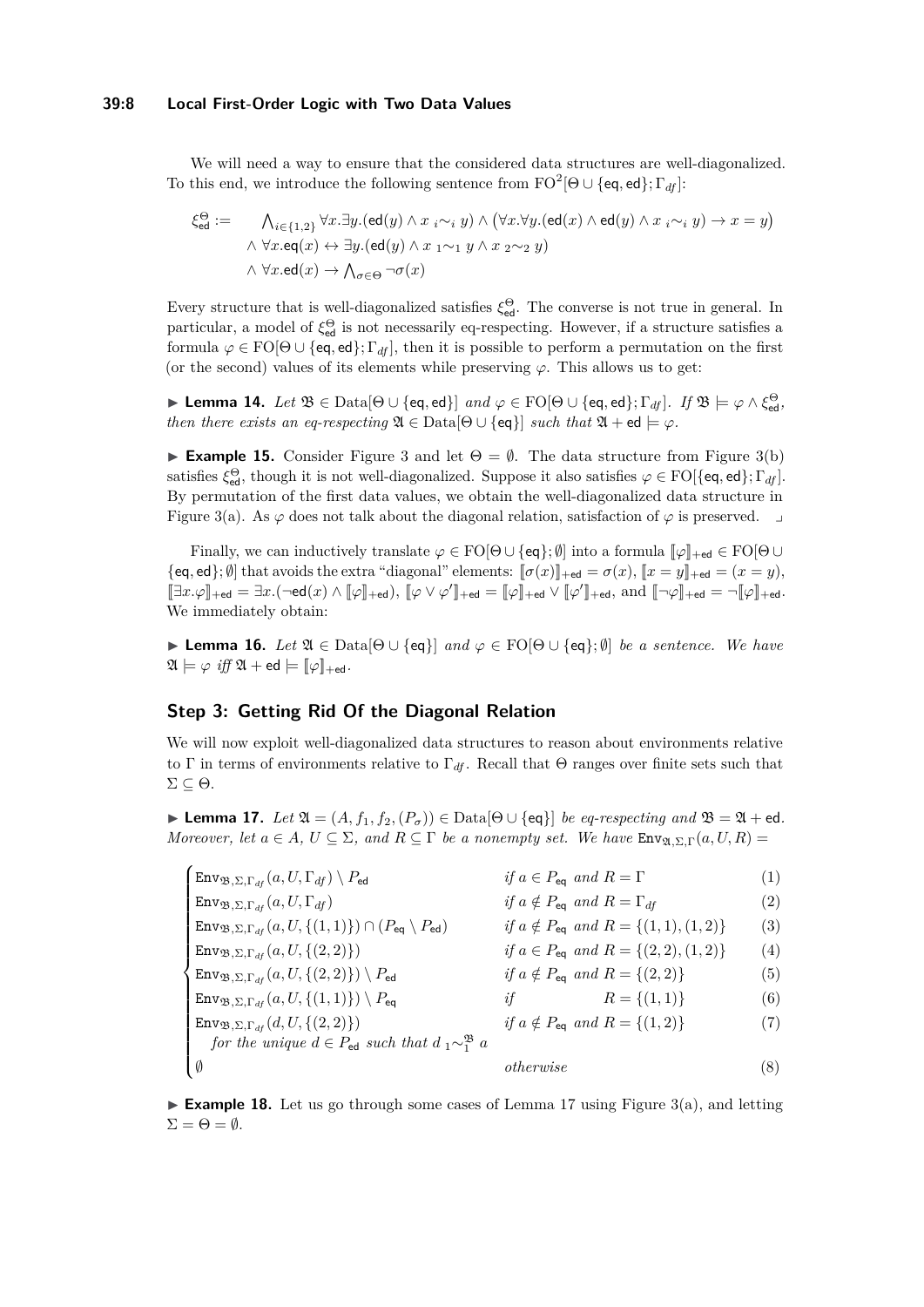<span id="page-8-0"></span>

**Figure 4** Counting intersections for  $M = 3$  and elements with label p.

- **(1)** Let  $a = a_1$  and  $R = \Gamma$ . Then,  $\text{Env}_{\mathfrak{A}, \Sigma, \Gamma}(a, \emptyset, R) = \{a_1, a_2, a_3\}$ . We also have that Env<sub>B</sub>,  $\Sigma$ ,  $\Gamma_{df}(a, \emptyset, \Gamma_{df}) = \{a_1, a_2, a_3, b_1\}$ : These are the elements that coincide with *a exactly* on the first and the on the second data value when we dismiss the diagonal relation. Of course, as we consider  $\mathfrak{B}$ , this includes  $b_1$ , which we have to exclude. Thus,  $\text{Env}_{\mathfrak{A}, \Sigma, \Gamma}(a, \emptyset, R) = \text{Env}_{\mathfrak{B}, \Sigma, \Gamma_{df}}(a, \emptyset, \Gamma_{df}) \setminus P_{\text{ed}}.$
- **(6)** Let  $a = a_4$  and  $R = \{(1,1)\}\$ . We have  $\text{Env}_{\mathfrak{A},\Sigma,\Gamma}(a,\emptyset,R) = \{a_8\}$ . Looking at  $\mathfrak{B}$  and discarding the diagonal relation would also include *b*<sup>3</sup> and any element with data-value pair  $(3,3)$ . Discarding  $P_{eq}$ , we obtain  $\text{Env}_{\mathfrak{B},\Sigma,\Gamma_{df}}(a,\emptyset,\{(1,1)\}) \setminus P_{eq} = \{a_8,b_3\} \setminus \{b_3\} = \{a_8\}.$
- (7) Let  $a = a_7$  and  $R = \{(1,2)\}\$ . Then,  $\text{Env}_{\mathfrak{A},\Sigma,\Gamma}(a,\emptyset,R) = \{a_4,a_5\}$ , which is the set of elements whose second data value is 1 and whose first data value is different from 1. The idea is now to change the reference point. Take the unique  $d \in P_{ed}$  such that  $d_1 \sim_1^{\mathfrak{B}} a$ . Thus,  $d = b_1$ . The set  $\text{Env}_{\mathfrak{B},\Sigma,\Gamma_{df}}(b_1,\emptyset,\{(2,2)\})$  gives us exactly the elements that have 1 as the second data value and a first value different from 1, as desired. ⌟

Let us wrap up: By Lemmas [11](#page-6-1) and [17,](#page-7-0) we end up with checking counting constraints in an extended data structure without using the diagonal relation.

# **Step 4: Counting in Two-Variable Logic**

The next step is to express these constraints using two-variable formulas. Counting in two-variable logic is established using further unary predicates. These additional predicates allow us to define a partitioning of the universe of a structure into so-called *intersections*. Suppose  $\mathfrak{A} = (A, f_1, f_2, (P_{\sigma})) \in \text{Data}[\Theta \cup \{\text{eq}, \text{ed}\}],$  where  $\Sigma \subseteq \Theta$ . Let  $a \in A \setminus P_{\text{ed}}$  and define  $\ell_{\Sigma}(a) = \{\sigma \in \Sigma \mid a \in P_{\sigma}\}.$  The *intersection* of *a* in  $\mathfrak{A}$  is the set  $\{b \in A \setminus P_{\mathsf{ed}} \mid a \leq 1 \land b \land b\}$  $a_2 \sim_2 b \wedge \ell_{\Sigma}(a) = \ell_{\Sigma}(b)$ . A set is called an *intersection* in  $\mathfrak{A}$  if it is the intersection of some  $a \in A \setminus P_{\text{ed}}$ .

**Example 19.** Consider Figure [4](#page-8-0) and suppose  $\Sigma = \{p\}$ . The intersections of the given data structure are gray-shaded.

Let us introduce the various unary predicates, which will be assigned to *non-diagonal* elements. There are three types of them (for the first two types, also see Figure [4\)](#page-8-0):

- **1.** The unary predicates  $\Lambda_M^{\gamma} = {\gamma_1, \ldots, \gamma_M}$  have the following intended meaning: For all intersections *I* and  $i \in \{1, ..., M\}$ , we have  $|I| \geq i$  iff there is  $a \in I$  such that  $a \in P_{\gamma_i}$ . In other words, the presence (or absence) of  $\gamma_i$  in an intersection *I* tells us whether  $|I| \geq i$ .
- **2.** The predicates  $\Lambda_M^{\alpha} = {\alpha_i^j | i \in \{1, ..., M\} \text{ and } j \in \{1, ..., M+2\}}$  have the following meaning: If *a* is labeled with  $\alpha_i^j$ , then (i) there are at least *j* intersections sharing the same first value and the same label set  $\ell_{\Sigma}(a)$ , and (ii) the intersection of *a* has *i* elements if  $i \leq M - 1$  and at least *M* elements if  $i = M$ . Hence, in  $\alpha_i^j$ , index *i* counts the elements inside an intersection, and  $j$  labels up to  $M + 2$  different intersections. We need to go beyond *M* due to Lemma [17:](#page-7-0) When we remove certain elements (e.g., *P*eq) from an environment, we must be sure to still have sufficiently many to be able to count until *M*.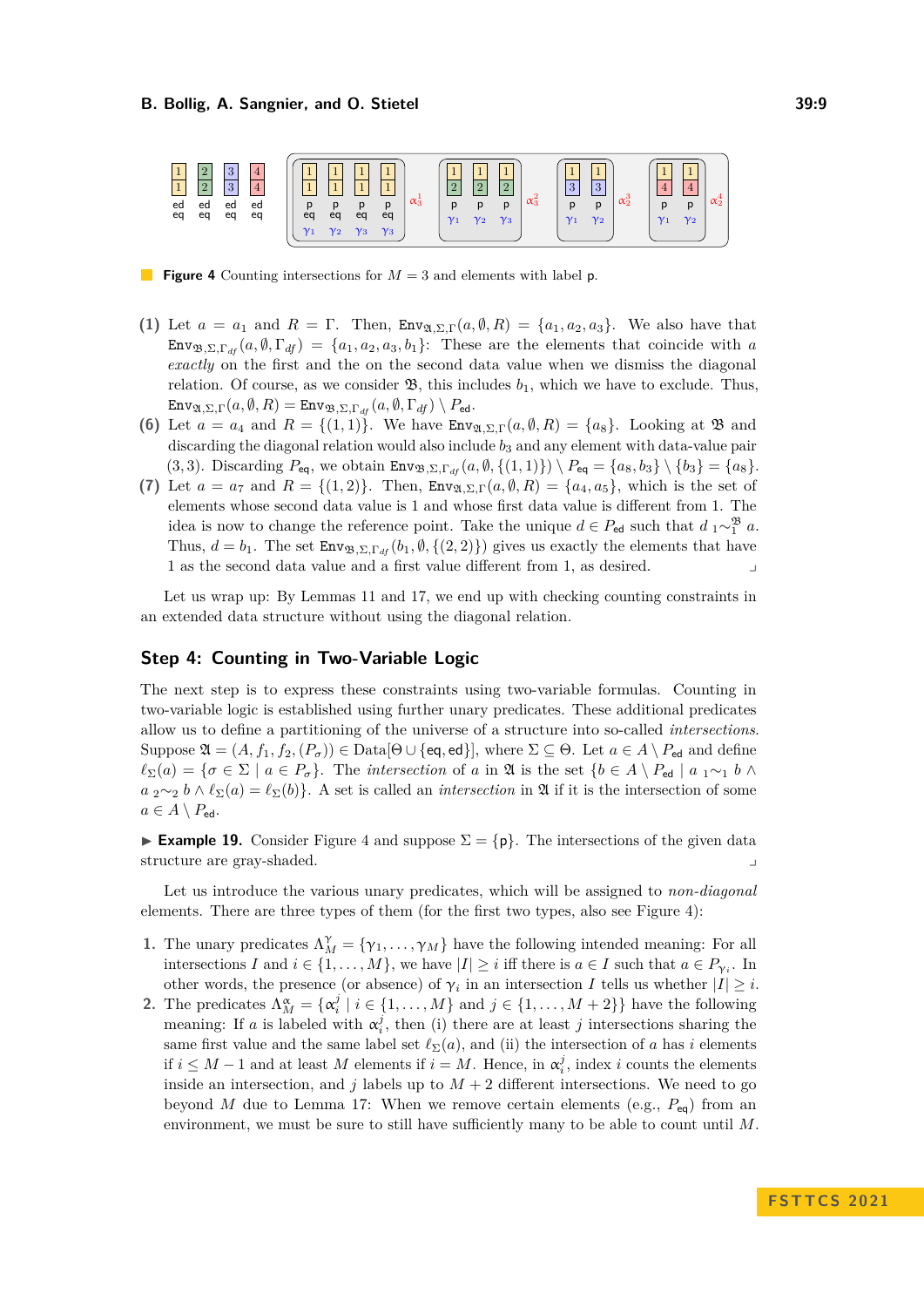#### **39:10 Local First-Order Logic with Two Data Values**

- **3.** Labels from  $\Lambda_M^{\beta} = \{\beta_i^j \mid i \in \{1, ..., M\} \text{ and } j \in \{1, ..., M+1\}\}\$  will play a similar role as those in  $\Lambda_M^{\alpha}$  but consider the second values of the elements instead of the first ones.
- **► Example 20.** A suitable labeling for types  $\gamma$  and  $\alpha$  is illustrated in Figure [4](#page-8-0) for *M* = 3. →

Let  $\Lambda_M = \Lambda_M^{\alpha} \cup \Lambda_M^{\beta} \cup \Lambda_M^{\gamma}$  denote the set of all these unary predicates. It is relatively standard to come up with sentences  $\varphi_\alpha, \varphi_\beta, \varphi_\gamma \in {\rm FO}^2[\Theta\cup \{\operatorname{\sf eq},\operatorname{\sf ed}\}\cup \Lambda_M;\Gamma_{df}]$  that guarantee the respective properties. In particular, they make use of the formula  $x_1 \sim_1 y \land x_2 \sim_2 z$  $y \wedge \bigwedge_{\sigma \in \Sigma} \sigma(x) \leftrightarrow \sigma(y)$  saying that two (non-diagonal) elements *x* and *y* are in the same intersection.

Now that we can count on a consistent labeling with predicates from  $\Lambda_M$ , let us see how we can exploit it to express  $\{U, R, m\} \in \mathcal{C}_M$ , with additional help from Lemma [17,](#page-7-0) as a formula  $\varphi_{U,R,m}(x) \in {\rm FO}^2[\Theta \cup \{\textsf{eq},\textsf{ed}\} \cup \Lambda_M; \Gamma_{df}]$  applied to *non-diagonal* elements (outside *P*ed). Let us look at two sample cases according to the case distinction done in Lemma [17.](#page-7-0) Hereby, we will use, for  $U \subseteq \Sigma$ , the formula  $\varphi_U(y) = \bigwedge_{\sigma \in U} \sigma(y) \wedge \bigwedge_{\sigma \in \Sigma \setminus U} \neg \sigma(y)$ .

(1) In this simple case with  $R = \{(1, 1), (2, 2), (1, 2)\}$ , we need to say that (i) the element *a* under consideration is in  $P_{eq}$ , and (ii) there is an intersection of size at least  $m$  (i.e., it contains a  $\gamma_m$ -labeled element) whose elements *b* satisfy  $a_1 \sim_1 b$ ,  $a_2 \sim_2 b$ , and  $\ell_{\Sigma}(b) = U$ :

$$
\varphi_{U,R,m}(x) \ := \ \operatorname{\sf eq}(x) \wedge \exists y . \big( \varphi_U(y) \wedge x \ _1 \sim_1 y \wedge x \ _2 \sim_2 y \wedge \gamma_m(y) \big)
$$

**(6)** For  $R = \{(1,1)\}\)$ , we first need an extra definition. Given  $m \in \{1, \ldots, M\}$ , we define the set  $\mathcal{S}_{\alpha,m}$  of subsets of  $\Lambda_M^{\alpha}$  as follows:  $\mathcal{S}_{\alpha,m} = \{ \{\alpha_{i_1}^{j_1}, \ldots, \alpha_{i_k}^{j_k}\} \mid i_1 + \ldots + i_k \geq m \text{ and } j_1 <$  $j_2 < \ldots < j_k$ . It corresponds to the sets of elements  $\alpha_i^j$  whose sum of *i* is greater than or equal to *m*. We can then translate the constraint according to Lemma [17](#page-7-0) as follows:

$$
\varphi_{U,R,m}(x) \ := \ \bigvee_{S \in \mathcal{S}_{\alpha,m}} \bigwedge_{\alpha \in S} \exists y. \big(\varphi_U(y) \wedge \alpha(y) \wedge \neg \textsf{eq}(y) \wedge x \ _1 \sim_1 y \wedge \neg(x \ _2 \sim_2 y)\big)
$$

Finally, it remains to say that all elements are labeled with the suitable counting constraints. So we let  $\varphi_{cc} = \forall x. \neg \text{ed}(x) \rightarrow \bigwedge_{\{U, R, m\} \in \text{C}_M} U, R, m\}(x) \leftrightarrow \varphi_{U, R, m}(x)$ .

<span id="page-9-0"></span>▶ **Lemma 21.** *Let*  $\mathfrak{A} = (A, f_1, f_2, (P_\sigma)) \in \text{Data}[\Sigma \cup \{\text{eq}\} \cup C_M \cup \Lambda_M]$  *be eq-respecting. If*  $\mathfrak{A} + \mathsf{ed} \models \varphi_{\alpha} \land \varphi_{\beta} \land \varphi_{\gamma} \land \varphi_{cc}, \text{ then } \mathfrak{A} \text{ is } \text{cc-respecting}.$ 

# **Step 5: Putting it All Together**

Let  $All = \Sigma \cup \{eq, ed\} \cup C_M \cup \Lambda_M$  denote the set of all the unary predicates that we have introduced so far. Recall that, after Step 1, we were left with  $M \geq 1$  and a formula  $\varphi \in \text{FO}[\Sigma \cup \{\text{eq}\} \cup \mathcal{C}_M; \emptyset]$ . The question is now whether  $\varphi$  has a well-typed model (i.e., a model that is eq-respecting and cc-respecting). Altogether, we get the following reduction:

<span id="page-9-1"></span>**► Proposition 22.** Let  $\varphi \in \text{FO}[\Sigma \cup \{\text{eq}\} \cup \text{C}_M; \emptyset]$ *. Then,*  $\varphi$  *has a well-typed model iff*  $\widehat{\varphi} := [\![\varphi]\!]_{+\infty} \wedge \xi_{\text{ed}}^{\text{All}\setminus\{\text{eq},\text{ed}\}} \wedge \varphi_{\alpha} \wedge \varphi_{\beta} \wedge \varphi_{\gamma} \wedge \varphi_{cc} \in \text{ext-FO}^2[\text{All};\Gamma_{df}] \text{ is satisfiable.}$ 

**Proof.** Suppose  $\hat{\varphi}$  is satisfiable. Then, there is  $\mathfrak{B} \in \text{Data}[All]$  such that  $\mathfrak{B} \models \hat{\varphi}$ . By Lemma [14,](#page-7-1) there exists an eq-respecting data structure  $\mathfrak{A} \in \text{Data}[\Sigma \cup \{eq\} \cup C_M \cup \Lambda_M]$  such that  $\mathfrak{A} + \mathsf{ed} \models [\![\varphi]\!]_{\mathsf{+ed}} \land \varphi_{\alpha} \land \varphi_{\beta} \land \varphi_{\gamma} \land \varphi_{cc}$ . Using Lemma [21,](#page-9-0) we deduce that  $\mathfrak{A}$  is cc-respecting and, thus, well-typed. Furthermore, by Lemma [16,](#page-7-2) we have  $\mathfrak{A} \models \varphi$ . Note that  $\mathfrak{A}$  belongs to Data $[\Sigma \cup \{\text{eq}\} \cup \mathcal{C}_M \cup \Lambda_M]$ . However, by removing the unary predicates in  $\Lambda_M$ , we still have a model of  $\varphi$  from Data $[\Sigma \cup \{\text{eq}\} \cup \text{C}_M]$  as required. Hence,  $\varphi$  has a well-typed model.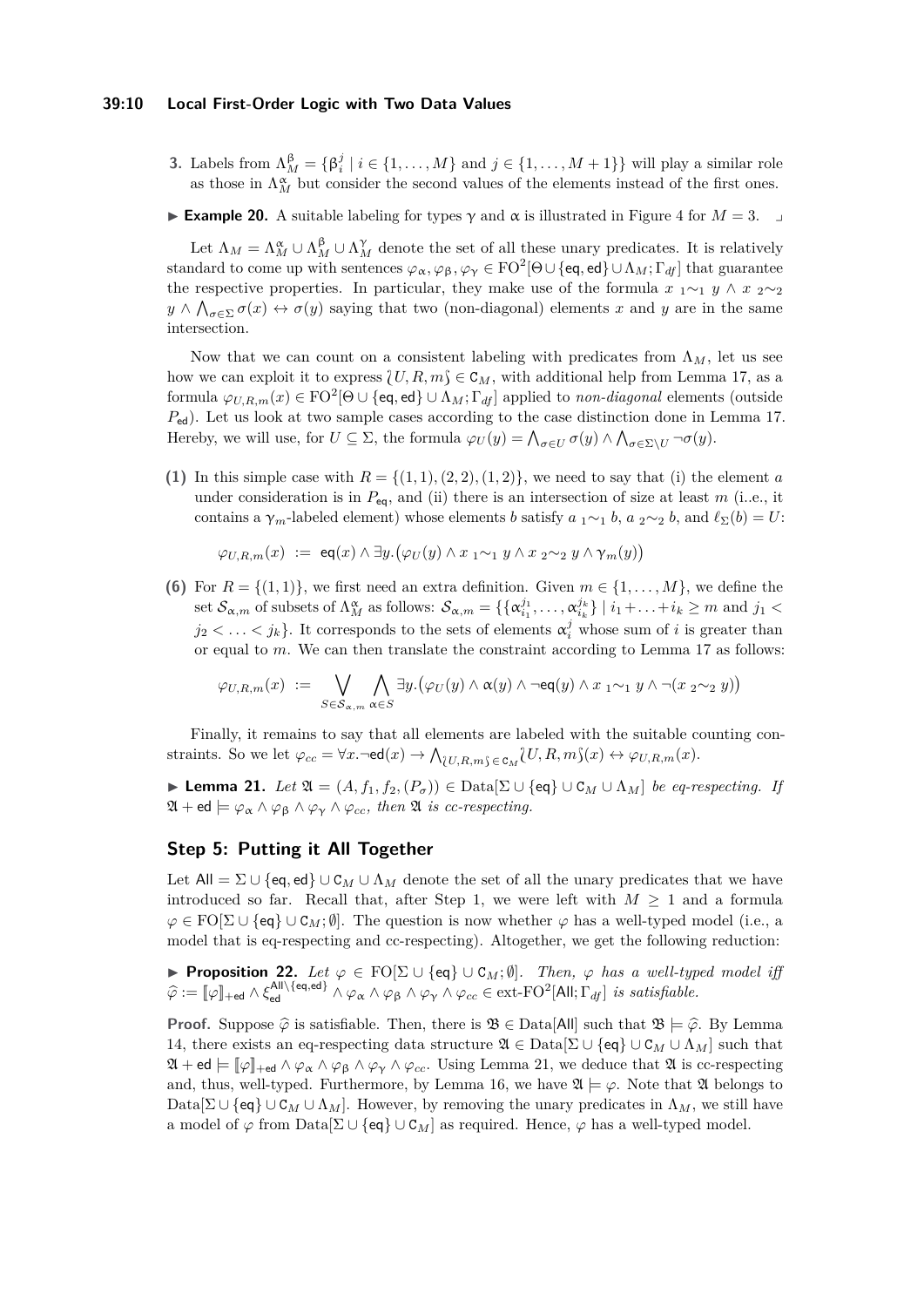#### **B. Bollig, A. Sangnier, and O. Stietel 39:11**

Assume now that there exists a well-typed data structure  $\mathfrak{A} \in \text{Data}[\Sigma \cup \{eq\} \cup C_M]$  such that  $\mathfrak{A} \models \varphi$ . Using Lemma [16,](#page-7-2) we have that  $\mathfrak{A} + ed \models \llbracket \varphi \rrbracket_{\text{+ed}}$ . Furthermore, using the fact that  $\mathfrak A$  is well-typed, we can add the unary predicates from  $\Lambda_M$  to  $\mathfrak A$  + ed to obtain a data structure  $\mathfrak{A}'$  in Data[All] such that  $\mathfrak{A}' \models \varphi_\alpha \land \varphi_\beta \land \varphi_\gamma \land \varphi_{cc}$ . Note that  $\mathfrak{A}'$  is well-diagonalized. We deduce that  $\mathfrak{A}'$  $\models \widehat{\varphi}$ .  $\blacktriangleleft$ 

▶ **Theorem 23.** DATASAT(1-Loc-FO, { $(1, 1)$ ,  $(2, 2)$ ,  $(1, 2)$ }) *is decidable.* 

**Proof.** Let  $\psi \in 1$ -Loc-FO $[\Sigma; (1,1), (2,2), (1,2)]$ . Using Lemma [11,](#page-6-1) we can effectively compute  $M \in \mathbb{N}$  and  $\varphi \in \mathrm{FO}[\Sigma \cup \{\text{eq}\} \cup \mathcal{C}_M; \emptyset]$  such that  $\psi$  is satisfiable iff  $\varphi$  has a well-typed model. By Proposition [22,](#page-9-1)  $\varphi$  has a well-typed model iff  $\hat{\varphi}$  is satisfiable. Since  $\hat{\varphi}$  belongs to  $ext\text{-}FO^2[All; \Gamma_{df}]$ , we conclude using Proposition [6.](#page-3-1)

# <span id="page-10-0"></span>**4 Undecidability Results**

Let us show that extending the neighborhood radius yields undecidability. We rely on a reduction from the domino problem [\[9\]](#page-13-16) and use a specific technique presented in [\[25\]](#page-14-3).

#### **The Tiling Problem**

A *domino system*  $\mathcal{D}$  is a triple  $(D, H, V)$  where  $D$  is a finite set of dominoes and  $H, V \subseteq D \times D$ are two binary relations. Let  $\mathfrak{G}_m$  denote the standard grid on an  $m \times m$  torus, i.e.,  $\mathfrak{G}_m =$  $(G_m, H_m, V_m)$  where  $H_m$  and  $V_m$  are two binary relations defined as follows:  $G_m = \mathbb{Z} \mod m \times$  $\mathbb{Z} \mod m$ ,  $H_m = \{((i, j), (i', j)) \mid i' - i \equiv 1 \mod m\}$ , and  $V_m = \{((i, j), (i, j')) \mid i' - i \equiv 1 \}$ mod  $m$ }. In the sequel, we will suppose  $\mathbb{Z}$  mod  $m = \{0, \ldots, m-1\}$  using the least positive member to represent residue classes.

A *bi-binary structure* is a triple  $(A, R_1, R_2)$  where A is a finite set and  $R_1, R_2$  are subsets of  $A \times A$ . Domino systems and  $\mathfrak{G}_m$  for any *m* are examples of bi-binary structures. For two bi-binary structures  $\mathfrak{G} = (G, H, V)$  and  $\mathfrak{G}' = (G', H', V')$ , we say that  $\mathfrak{G}$  is *homomorphically embeddable* into  $\mathfrak{G}'$  if there is a morphism  $\pi : \mathfrak{G} \to \mathfrak{G}'$ , i.e., a mapping  $\pi$  such that, for all  $a, a' \in G, (a, a') \in H \Rightarrow (\pi(a), \pi(a')) \in H'$  and  $(a, a') \in V \Rightarrow (\pi(a), \pi(a')) \in V'$ . For instance,  $\mathfrak{G}_{k,m}$  is homomorphically embeddable into  $\mathfrak{G}_m$  through reduction mod *m*. For a domino system  $\mathcal{D}$ , a *periodic tiling* is a morphism  $\tau : \mathfrak{G}_m \to \mathcal{D}$  for some *m* and we say that D *admits a periodic tiling* if there exists a periodic tiling of D.

The problem Tiles (or *periodic tiling problem*), which is well known to be undecidable [\[9\]](#page-13-16), is defined as follows: Given a domino system  $D$ , does  $D$  admit a periodic tiling?

To use Tiles in our reductions, we first use some specific bi-binary structures, which we call grid-like and which are easier to manipulate in our context to encode domino systems. A bi-binary structure  $\mathfrak{G} = (A, H, V)$  is said to be *grid-like* if some  $\mathfrak{G}_m$  is homomorphically embeddable into G. The logic FO *over bi-binary structures* refers to the first-order logic on two binary relations H*,*V, and we write H*xy* to say that *x* and *y* are in relation for H. Consider the two following FO formulas over bi-binary structures:  $\varphi_{complete} = \forall x. \forall y. \forall x'. \forall y'.((\forall xy \land \forall xx' \land \forall yy') \rightarrow \forall xy')$  and  $\varphi_{progress} = \forall x.(\exists y. \forall xy \land \exists y.$ V*xy*). The following lemma, first stated and proved in [\[25\]](#page-14-3), shows that these formulas suffice to characterize grid-like structures:

**Example 24** ([\[25\]](#page-14-3)). Let  $\mathfrak{G} = (A, H, V)$  be a bi-binary structure. If  $\mathfrak{G}$  satisfies  $\varphi_{complete}$  and  $\varphi_{progress}$ *, then*  $\mathfrak{G}$  *is grid-like.*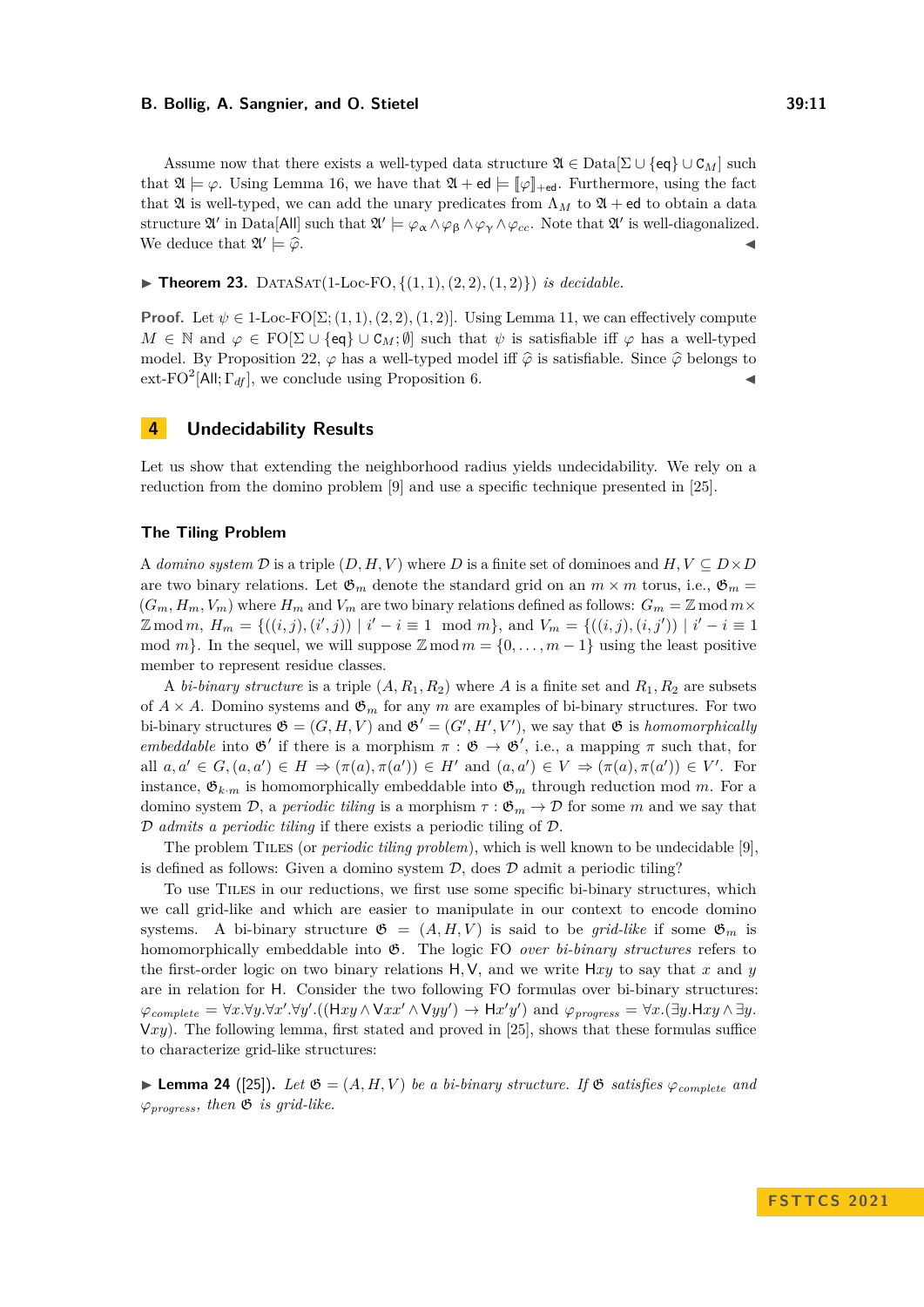#### <span id="page-11-0"></span>**39:12 Local First-Order Logic with Two Data Values**



**Figure 5** The local pattern of  $\mathfrak{A}_{2m}$ . Dots denote elements. Two dots are in the same <sub>1</sub>∼<sub>1</sub> equivalence class (resp. <sup>2</sup>∼2) iff they are in the same green (resp. purple) area. The thick black lines represent the relation <sup>1</sup>∼<sup>2</sup> in the following way: if a <sup>1</sup>∼1-equivalence class *C*<sup>1</sup> and a <sup>2</sup>∼2-equivalence class  $C_2$  are connected with a thick black line, then for any  $a \in C_1$  and  $b \in C_2$ , we have  $a_1 \sim_2 b$ .

<span id="page-11-1"></span>

| $\varphi_H^{00} = X_0(x) \wedge X_1(y) \wedge Y_0(x) \wedge Y_0(y) \wedge x_1 \sim_1 y$  | $\varphi_V^{00} = X_0(x) \wedge X_0(y) \wedge Y_0(x) \wedge Y_1(y) \wedge x_1 \sim_1 y$  |
|------------------------------------------------------------------------------------------|------------------------------------------------------------------------------------------|
| $\varphi_H^{10} = X_1(x) \wedge X_0(y) \wedge Y_0(x) \wedge Y_0(y) \wedge x_2 \sim_2 y$  | $\varphi_V^{10} = X_1(x) \wedge X_1(y) \wedge Y_0(x) \wedge Y_1(y) \wedge x_1 \sim_1 y$  |
| $\varphi_H^{01} = X_0(x) \wedge X_1(y) \wedge Y_1(x) \wedge Y_1(y) \wedge x_1 \sim_1 y$  | $\varphi_V^{01} = X_0(x) \wedge X_0(y) \wedge Y_1(x) \wedge Y_0(y) \wedge x_2 \sim_2 y$  |
| $\varphi_H^{11} = X_1(x) \wedge X_0(y) \wedge Y_1(x) \wedge Y_1(y) \wedge x_2 \sim_2 y$  | $\varphi_V^{11} = X_1(x) \wedge X_1(y) \wedge Y_1(x) \wedge Y_0(y) \wedge x_2 \sim_2 y$  |
| $\varphi_H = \varphi_H^{00} \vee \varphi_H^{10} \vee \varphi_H^{01} \vee \varphi_H^{11}$ | $\varphi_V = \varphi_V^{00} \vee \varphi_V^{10} \vee \varphi_V^{01} \vee \varphi_V^{11}$ |

**Figure 6** Link between  $\mathfrak{A}_{2m}$  and  $\mathfrak{G}_{2m}$ .

Given  $\mathfrak{A} = (A, f_1, f_2, (P_\sigma)) \in \text{Data}[\Sigma]$  and  $\varphi(x, y) \in \text{FO}[\Sigma; \Gamma]$ , we define the binary relation  $[\![\varphi]\!]_{\mathfrak{A}} = \{(a,b) \in A \times A \mid \mathfrak{A} \models_{I[x/a][y/b]} \varphi(x,y) \text{ for some interpretation function } I\}.$ Thus, given two  $FO[\Sigma; \Gamma]$  formulas  $\varphi_1(x, y), \varphi_2(x, y)$  with two free variables,  $(A, [\varphi_1]_2, [\varphi_2]_2)$ is a bi-binary structure.

As we want to reason on data structures, we build a data structure  $\mathfrak{A}_{2m}$  that corresponds to the grid  $\mathfrak{G}_{2m} = (G_{2m}, H_{2m}, V_{2m})$ . This structure is depicted locally in Figure [5.](#page-11-0) To define  $\mathfrak{A}_{2m}$ , we use four unary predicates given by  $\Sigma_{grid} = \{X_0, X_1, Y_0, Y_1\}$ . They give us access to the coordinate modulo 2. We then define  $\mathfrak{A}_{2m} = (G_{2m}, f_1, f_2, (P_{\sigma})) \in \text{Data}[\Sigma_{grid}]$  as follows: For  $k \in \{0, 1\}$ , we have  $P_{X_k} = \{(i, j) \in G_{2m} \mid i \equiv k \mod 2\}$  and  $P_{Y_k} = \{(i, j) \in G_{2m} \mid j \equiv k \}$ mod 2}. For all  $i, j \in \{0, ..., 2m-1\}$ , we set  $f_1(i, j) = ((i/2) \mod m) + m*(j/2) \mod m$ (where */* stands for the Euclidian division). Finally, for all  $i, j \in \{1, \ldots, 2m\}$ , set  $f_2(i)$ mod  $(2m), j \mod (2m) = f_1(i-1, j-1).$ 

In Figure [6,](#page-11-1) we define quantifier free formulas  $\varphi_H(x, y)$  and  $\varphi_V(x, y)$  from the logic  $FO[\Sigma_{grid}; (1,1), (2,2)]$  with two free variable. These formulas allow us to make the link between the data structure  $\mathfrak{A}_{2m}$  and the grid  $\mathfrak{G}_{2m}$ , and we will use them later on to ensure that a data structure has a shape 'similar' to  $\mathfrak{A}_{2m}$ .

▶ Remark 25. Note that, using the definitions of  $G_{2m}$  and of  $\mathfrak{A}_{2m}$  we can show that, if  $\mathfrak{G}$  is the bi-binary structure  $(G_{2m}, [\![\varphi_H]\!]_{\mathfrak{A}_{2m}}, [\![\varphi_V]\!]_{\mathfrak{A}_{2m}})$ , then  $\mathfrak{G}_{2m} = \mathfrak{G}$ .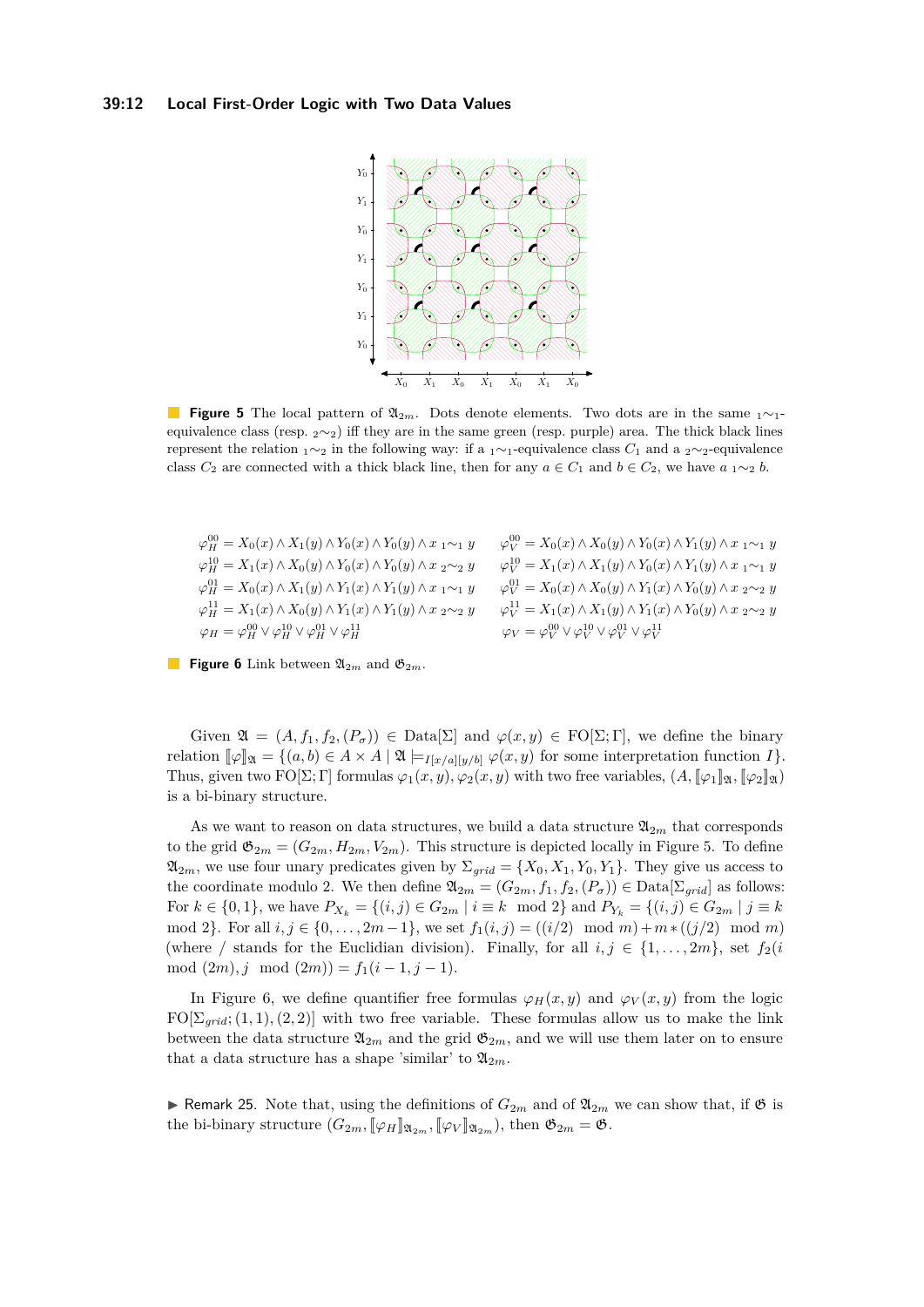#### **B. Bollig, A. Sangnier, and O. Stietel 39:13**

#### **The Reduction from Radius 3**

We first use the previously introduced notions to show that  $DataSat(3\textrm{-}Loc\textrm{-}FO, \{(1,1),(2,2)\})$ is undecidable, hence we assume now that  $\Gamma = \{(1,1), (2,2)\}\.$  The first step in our reduction from TILES consists in defining  $\varphi_{grid}^{3-loc} \in 3$ -Loc-FO $[\Sigma_{grid}; (1,1), (2,2)]$  to check that a data structure corresponds to a grid  $(\oplus$  stands for exclusive or):

$$
\varphi^{3-loc}_{complete} = \forall x. \langle \langle \forall y. \forall x'. \forall y'. \varphi_H(x, y) \land \varphi_V(x, x') \land \varphi_V(y, y') \rightarrow \varphi_H(x', y') \rangle_x^3
$$
  

$$
\varphi^{3-loc}_{process} = \forall x. \langle \langle \exists y. \varphi_H(x, y) \land \exists y. \varphi_V(x, y) \rangle_x^3
$$
  

$$
\varphi^{3-loc}_{grid} = \varphi^{3-loc}_{complete} \land \varphi^{3-loc}_{progress} \land \forall x. \langle \langle (X_0(x) \oplus X_1(x)) \land (Y_0(x) \oplus Y_1(x)) \rangle_x^3
$$

► **Lemma 26.** We have  $\mathfrak{A}_{2m} \models \varphi_{grid}^{3-loc}$ . Moreover, for all  $\mathfrak{A} = (A, f_1, f_2, (P_\sigma))$  in Data $[\Sigma_{grid}]$ ,  $if \mathfrak{A} \models \varphi_{grid}^{3-loc}, then (A, [\![\varphi_H]\!]_{\mathfrak{A}}, [\![\varphi_V]\!]_{\mathfrak{A}}) \text{ is grid-like.}$ 

Given a domino system  $\mathcal{D} = (D, H_{\mathcal{D}}, V_{\mathcal{D}})$ , we now provide a formula  $\varphi_{\mathcal{D}}$  from the logic 3-Loc-FO $[D; (1,1), (2,2)]$  that guarantees that, if a data structure corresponding to a grid satisfies  $\varphi_{\mathcal{D}}$ , then it can be embedded into  $\mathcal{D}$ :

$$
\varphi_{\mathcal{D}} := \forall x. \langle \langle \bigvee_{d \in D} \Big( d(x) \wedge \bigwedge_{d \neq d' \in D} \neg(d(x) \wedge d'(x)) \Big) \rangle_x^3
$$
  
 
$$
\wedge \forall x. \langle \langle \forall y. \varphi_H(x, y) \rightarrow \bigvee_{(d, d') \in H_{\mathcal{D}}} d(x) \wedge d'(y) \rangle_x^3
$$
  
 
$$
\wedge \forall x. \langle \langle \forall y. \varphi_V(x, y) \rightarrow \bigvee_{(d, d') \in V_{\mathcal{D}}} d(x) \wedge d'(y) \rangle_x^3
$$

**• Proposition 27.** *Given*  $\mathcal{D} = (D, H_{\mathcal{D}}, V_{\mathcal{D}})$  *a domino system,*  $\mathcal{D}$  *admits a periodic tiling iff the* 3-Loc-FO $[\Sigma_{grid} \oplus D; (1,1), (2,2)]$  *formula*  $\varphi_{grid}^{3-loc} \wedge \varphi_{\mathcal{D}}$  *is satisfiable.* 

As a corollary of the proposition, we obtain the main result of this section.

 $\blacktriangleright$  **Theorem 28.** DATASAT(3-Loc-FO,  $\{(1,1),(2,2)\})$  *is undecidable.* 

We can also reduce TILES to DataSat $(2$ -Loc-FO,  $\{(1,1),(2,2),(1,2)\})$ . In that case, it is a bit more subtle to build a formula similar to the formula  $\varphi_{complete}$  as we have only neighborhood of radius 2, but we use the diagonal binary relation (1*,* 2) to overcome this.

 $\blacktriangleright$  **Theorem 29.** DATASAT(2-Loc-FO, {(1, 1), (2, 2), (1, 2)}) *is undecidable.* 

# <span id="page-12-2"></span>**5 Future Work**

There are some interesting open questions. For example, we leave open whether our main decidability result holds for two diagonal relations. Recall that, when comparing the expressiveness, two-variable first-order logic can be embedded in our logic. We do not know yet whether the converse holds. Until now our work has focused on the satisfiability problem. Another next step would be to see how our logic can be used to verify practical distributed algorithms.

#### **References**

<span id="page-12-0"></span>**1** C. Aiswarya, B. Bollig, and P. Gastin. An automata-theoretic approach to the verification of distributed algorithms. *Inf. Comput.*, 259(Part 3):305–327, 2018.

<span id="page-12-1"></span>**<sup>2</sup>** B. Bednarczyk and P. Witkowski. A Note on C<sup>2</sup> Interpreted over Finite Data-Words. In *27th International Symposium on Temporal Representation and Reasoning, TIME 2020, September 23-25, 2020, Bozen-Bolzano, Italy*, volume 178 of *LIPIcs*, pages 17:1–17:14. Schloss Dagstuhl - Leibniz-Zentrum für Informatik, 2020. [doi:10.4230/LIPIcs.TIME.2020.17](https://doi.org/10.4230/LIPIcs.TIME.2020.17).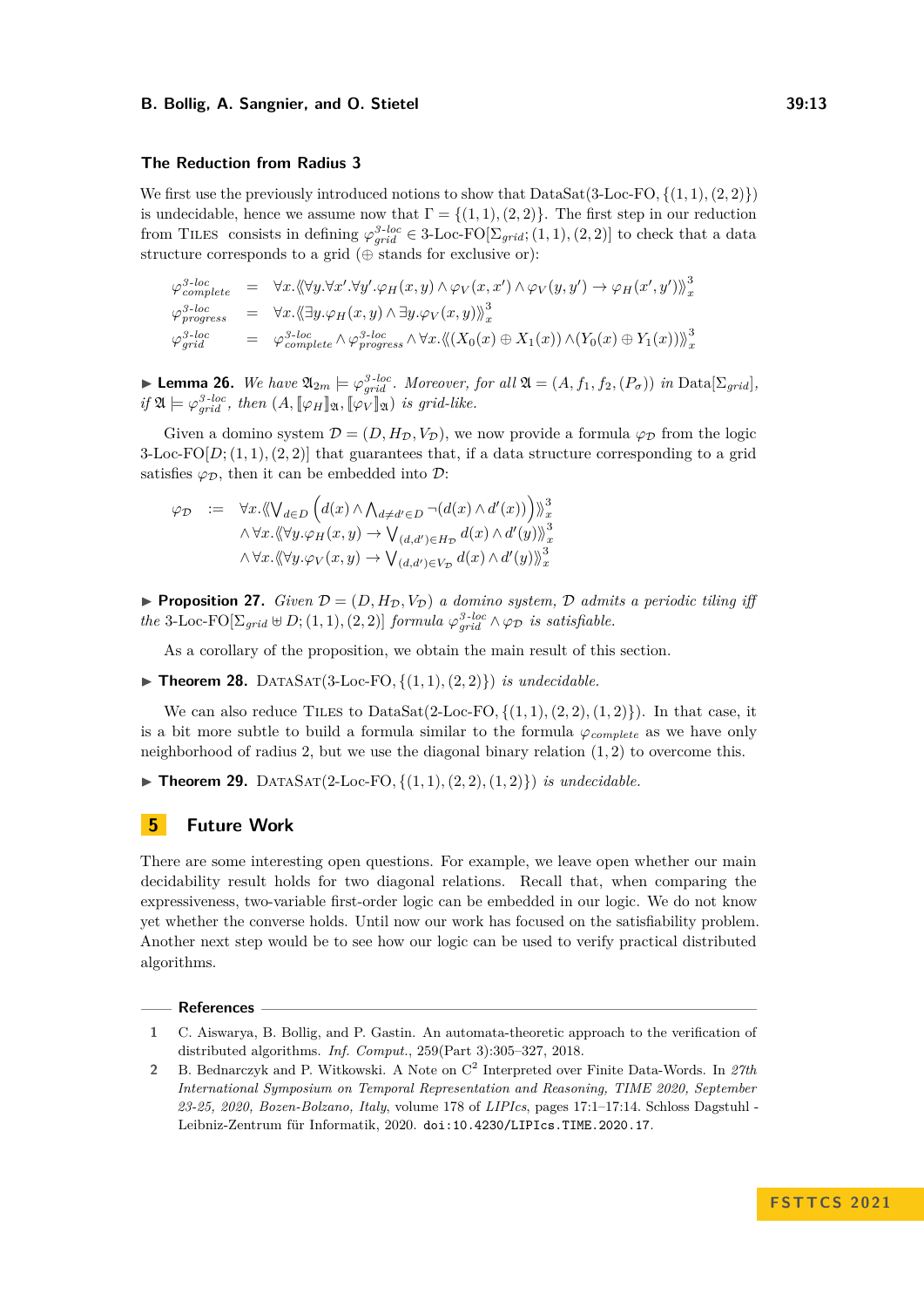### **39:14 Local First-Order Logic with Two Data Values**

- <span id="page-13-6"></span>**3** H. Björklund and M. Bojanczyk. Shuffle expressions and words with nested data. In Ludek Kucera and Antonín Kucera, editors, *Mathematical Foundations of Computer Science 2007, 32nd International Symposium, MFCS 2007, Ceský Krumlov, Czech Republic, August 26-31, 2007, Proceedings*, volume 4708 of *Lecture Notes in Computer Science*, pages 750–761. Springer, 2007.
- <span id="page-13-10"></span>**4** R. Bloem, S. Jacobs, A. Khalimov, I. Konnov, S. Rubin, H. Veith, and J. Widder. *Decidability of Parameterized Verification*. Synthesis Lectures on Distributed Computing Theory. Morgan & Claypool Publishers, 2015.
- <span id="page-13-0"></span>**5** M. Bojanczyk, C. David, A. Muscholl, T. Schwentick, and L. Segoufin. Two-variable logic on data words. *ACM Trans. Comput. Log.*, 12(4):27:1–27:26, 2011.
- <span id="page-13-1"></span>**6** M. Bojanczyk, A. Muscholl, T. Schwentick, and L. Segoufin. Two-variable logic on data trees and XML reasoning. *J. ACM*, 56(3), 2009.
- <span id="page-13-13"></span>**7** B. Bollig, P. Bouyer, and F. Reiter. Identifiers in registers - describing network algorithms with logic. In *FOSSACS'19*, volume 11425 of *LNCS*, pages 115–132. Springer, 2019.
- <span id="page-13-19"></span>**8** B. Bollig and D. Kuske. An optimal construction of hanf sentences. *J. Appl. Log.*, 10(2):179–186, 2012. [doi:10.1016/j.jal.2012.01.002](https://doi.org/10.1016/j.jal.2012.01.002).
- <span id="page-13-16"></span>**9** E. Börger, E. Grädel, and Y. Gurevich. *The Classical Decision Problem*. Perspectives in Mathematical Logic. Springer, 1997.
- <span id="page-13-7"></span>**10** N. Decker, P. Habermehl, M. Leucker, and D. Thoma. Ordered navigation on multi-attributed data words. In Paolo Baldan and Daniele Gorla, editors, *CONCUR 2014 - Concurrency Theory - 25th International Conference, CONCUR 2014, Rome, Italy, September 2-5, 2014. Proceedings*, volume 8704 of *Lecture Notes in Computer Science*, pages 497–511. Springer, 2014.
- <span id="page-13-12"></span>**11** E. A. Emerson and K. S. Namjoshi. On reasoning about rings. *Int. J. Found. Comput. Sci.*, 14(4):527–550, 2003.
- <span id="page-13-11"></span>**12** J. Esparza. Keeping a crowd safe: On the complexity of parameterized verification (invited talk). In *STACS'14)*, volume 25 of *LIPIcs*, pages 1–10. Schloss Dagstuhl - Leibniz-Zentrum für Informatik, 2014.
- <span id="page-13-2"></span>**13** W. Fokkink. *Distributed Algorithms: An Intuitive Approach*. MIT Press, 2013.
- <span id="page-13-14"></span>**14** S. Grumbach and Z. Wu. Logical locality entails frugal distributed computation over graphs (extended abstract). In *WG'09*, volume 5911 of *LNCS*, pages 154–165. Springer, 2009.
- <span id="page-13-17"></span>**15** W. Hanf. Model-theoretic methods in the study of elementary logic. In J.W. Addison, L. Henkin, and A. Tarski, editors, *The Theory of Models*, pages 132–145. North Holland, 1965.
- <span id="page-13-15"></span>**16** A. Janiczak. Undecidability of some simple formalized theories. *Fundamenta Mathematicae*, 40:131–139, 1953.
- <span id="page-13-8"></span>**17** A. Kara, T. Schwentick, and T. Zeume. Temporal logics on words with multiple data values. In Kamal Lodaya and Meena Mahajan, editors, *IARCS Annual Conference on Foundations of Software Technology and Theoretical Computer Science, FSTTCS 2010, December 15-18, 2010, Chennai, India*, volume 8 of *LIPIcs*, pages 481–492. Schloss Dagstuhl - Leibniz-Zentrum für Informatik, 2010.
- <span id="page-13-4"></span>**18** E. Kieronski. Results on the guarded fragment with equivalence or transitive relations. In C.-H. Luke Ong, editor, *CSL'05*, volume 3634 of *LNCS*, pages 309–324. Springer, 2005.
- **19** E. Kieronski, J. Michaliszyn, I. Pratt-Hartmann, and L. Tendera. Two-variable first-order logic with equivalence closure. In *LICS'12*, pages 431–440. IEEE, 2012.
- <span id="page-13-5"></span>**20** E. Kieronski and L. Tendera. On finite satisfiability of two-variable first-order logic with equivalence relations. In *LICS'09*, pages 123–132. IEEE, 2009.
- <span id="page-13-9"></span>**21** I. V. Konnov, H. Veith, and J. Widder. What you always wanted to know about model checking of fault-tolerant distributed algorithms. In *PSI'15 in Memory of Helmut Veith*, volume 9609 of *LNCS*, pages 6–21. Springer, 2015.
- <span id="page-13-18"></span>**22** L. Libkin. *Elements of Finite Model Theory*. Texts in Theoretical Computer Science. An EATCS Series. Springer, 2004.
- <span id="page-13-3"></span>**23** N. A. Lynch. *Distributed Algorithms*. Morgan Kaufmann Publishers Inc., 1996.